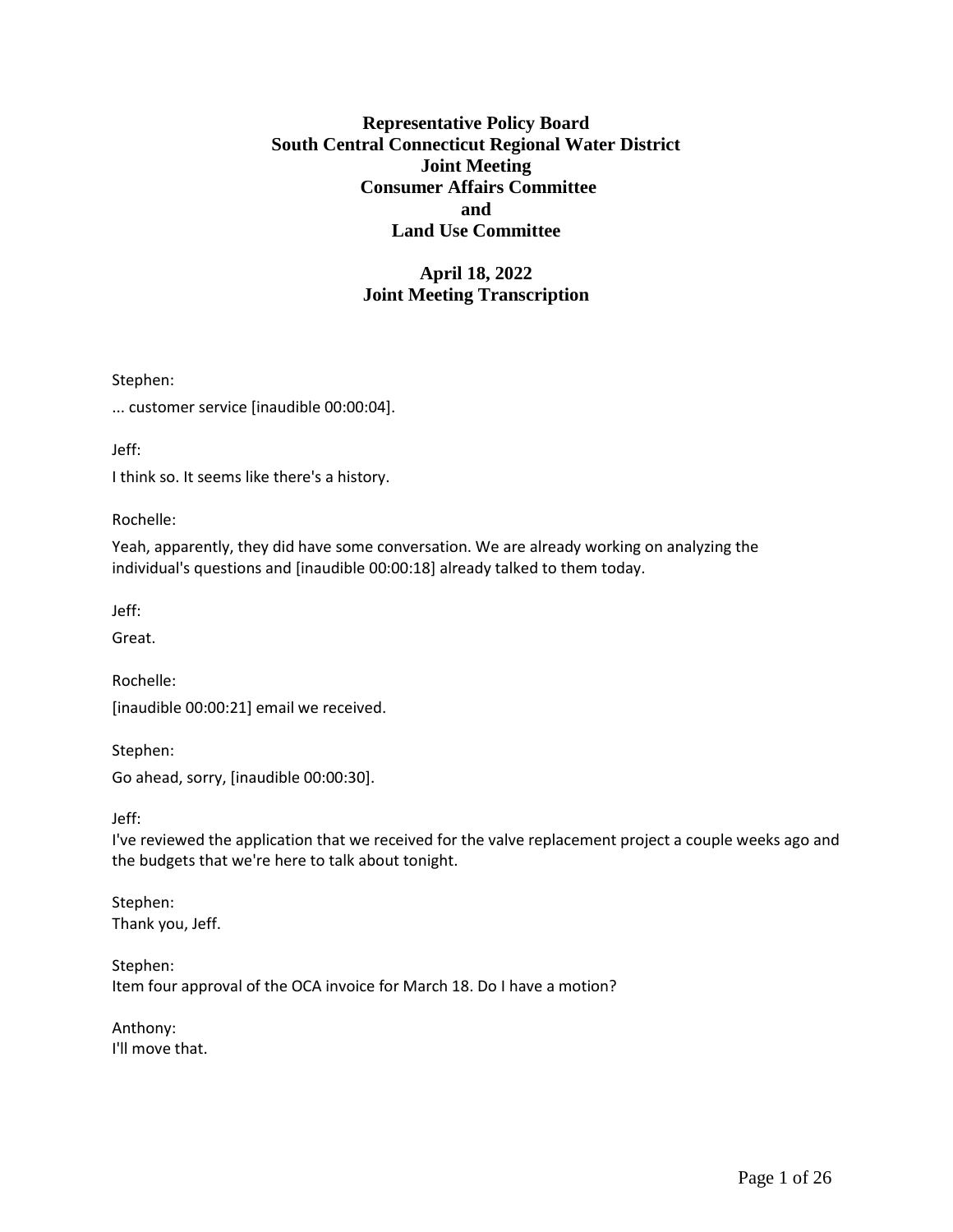Stephen: Thank you. Second.

Naomi: I'll second.

Stephen: Any questions for Jeff on the invoice?

Stephen: All in favor?

Stephen: Any opposed?

Group Aye.

Stephen:

Item 5 is our budget presentation for the evening and I will turn it over to management.

Larry:

Thank you, Mr. Mongillo and members of the committee, Mr. Betkowski, nice to see you tonight. What we plan on doing is reviewing the capital budget first, which has been our traditional beginning and then we'll review the part of the capital budget that is in executive session.

Larry:

Then we'll review the operating budget. Then you know there was an interest in hearing about our commercial business operations and we'll review that at the end. Also in executive session.

Larry: So on to the capital budget.

Larry:

Turning to slide two, this gives a an outline of the topics that we'll cover tonight. I'll cover slides one through 3.

# Slubowski Jennifer

Then Sunny will cover slides 4 to 7. Sunny will cover the general plant category. Sunny will then discuss the five year Capital improvement plan and then I'll provide a wrap up on summary.

# Larry:

Would you go to the next slide please? This provides a history of our capital budget from 1992 to to 2027.

Larry:

And the key message here is that, as you can see, based on our capital priorities for any given period of time, that budget tends to fluctuate based on what those priorities in each category may be. For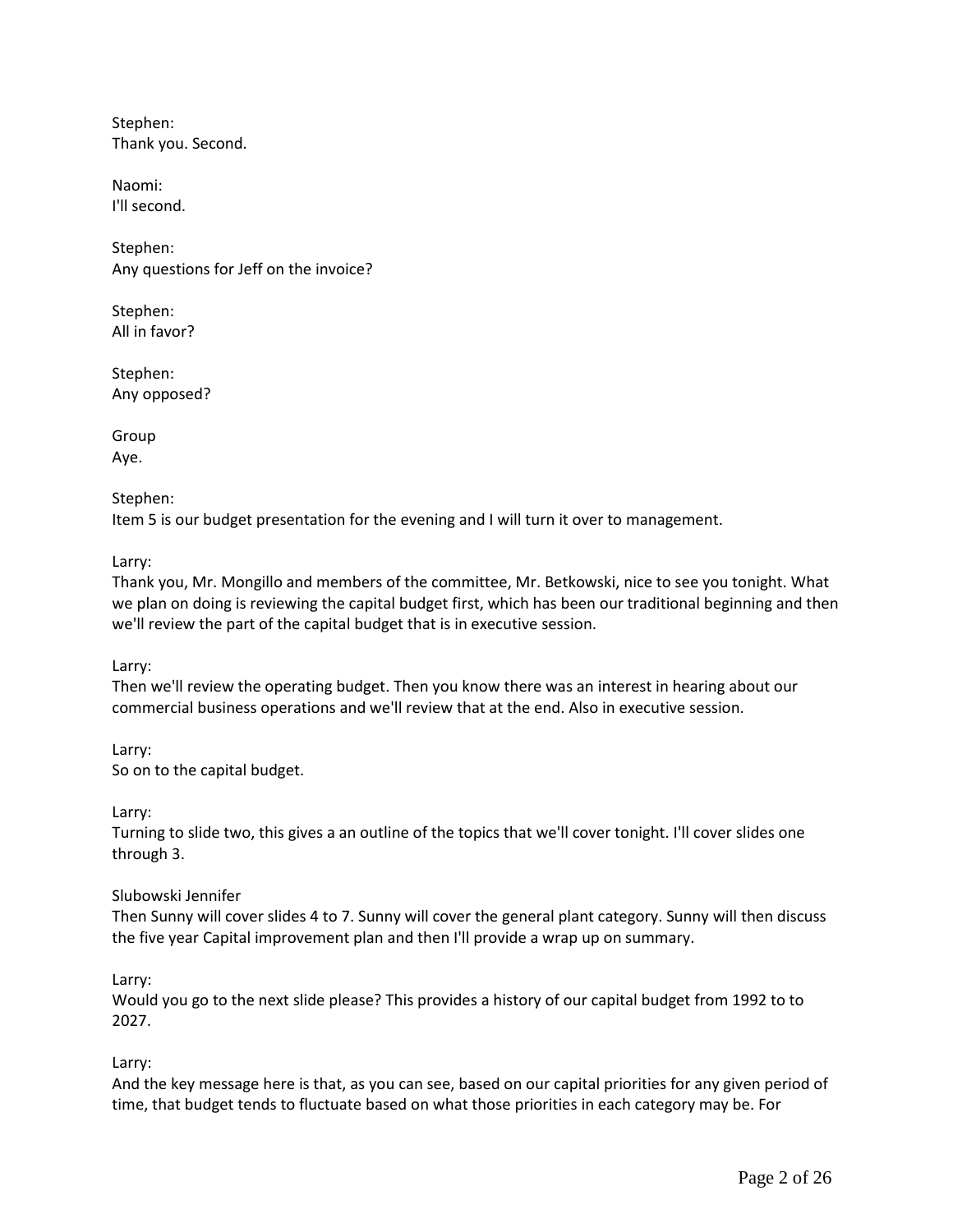instance, in the 2000 to 2005 time period you can see an influx due to the construction of the Whitney Water treatment plant in the 2008 to 2011 time period.

Larry:

We had increased spending for SAP customer information system.

#### Larry:

According to one 2016 to 2020, we were spending on the AMI project. There was a there and then 2018, there was a great deal of tunnel 2021 is when we reduced our capital budget to about half at that point in time, our capital budget was projected to be about \$41.7 million and we cut that in half by in order to stretch out longer between our next rate application and then 2022. You can see again spike over previous last few years because we are adding projects to the capital budget store funding of those projects that were deferred in 2021.

### Larry:

Go to the next slide please.

#### Larry:

So lines are 20, count our fiscal year 23 capital budget assumptions and we are projecting that our capital budget will be about \$47.1 million and that's excluding projects that will be discussed in the executive session.

#### Larry:

So that \$47 million is made up of about \$36.2 million in projects about \$7.9 million in contingency and we'll talk about that one.

#### Larry

At about \$3 million in our self-funded DOT projects, that \$47 million does not include the carryovers the fiscal 23 budget and future budgets certainly take into consideration the recommendations from GHD's expenditure forecast. You might recall that when they did that audit, they felt that we needed to spend more on pumping and replacement of pipe and we have taken those recommendations into account, as well as some others.

#### Larry:

We're also assuming that as we submit projects to the RPB that you will be able to successfully receive approval. These include projects such as the Lake Whitney Dam or the water treatment valve placement program, the Lake Gaillard Lake Saltonstall water treatment plant, electrical upgrades and other key projects.

### Larry:

Our capital budget contingency has been set at almost \$7.9 million about 7.4 of that is reserved for four projects that were actually not able to carry out in this particular fiscal year because of delays and materials and other topic related matters, but the overall the budget contingency has budgeted at \$450,000, which is about 1.2% of the overall capital budget, which is consistent with past practice where we've had our contingency equal to about 1% of the overall capital budget.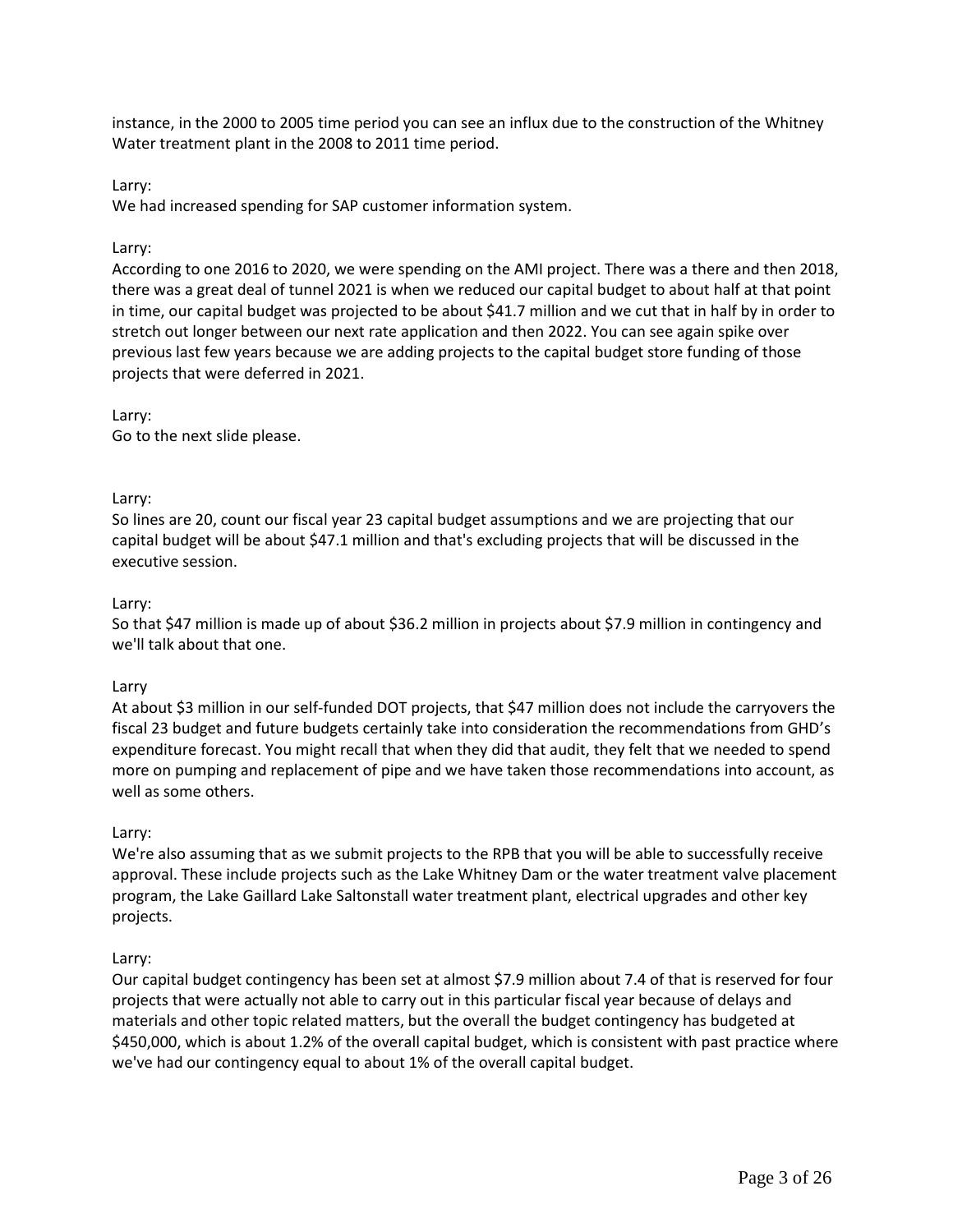### Larry:

Our Connecticut DOT pipe as I mentioned will be self-funded and we expect it not to exceed \$3 million. We started the practice of self-funding and others do it by several years ago and they are meeting that practice. We are assuming that municipal redevelopment pipe and there are certain projects and DOT that are not reimbursed and we will fund those and probably add an increased level forward.

#### Larry:

You can go to the next slide please.

#### Larry:

Where is the next question.

#### Stephen:

Traditionally, or just in recent history, what's been said? The rough percent of contingency?

#### Larry:

No, we we've generally used that for different projects where we might need a little bit extra. This large increase, this \$7.9 million is because we had I think it's three projects that we weren't able to address here. So we know what we're going to work on those projects in the next fiscal year. So rather than just giving that money in the budget, we moved to two contingency. So we can then draw on that the next fiscal year and not finance it. Thank you.

#### Larry:

So in the the next category, the next slide is our fiscal 23 overview. We have some 79 projects and programs that are spread out among four categories. Natural resources, treatment, transmission and pumping, and overall general plant, which includes the IT as well as equipment that we would be able to buy.

#### Larry:

That resource is about \$900,000. That's about consistent like we've done in the past as is ttreatment at 18.3 million transmission and pumping is about \$13 million in the general plant is about 3.9 to 1236 point, \$2,000,000. And again, you can see contingency in the DOT and the non-core billing project adding up to the \$47.1 million in the budget.

### Larry:

Next slide please.

#### Larry:

Regarding the pandemic, we are continuing to include projects in this budget that we're deferred in fiscal 21 and those are such things as the Water treatment plant local console upgrades and electrical upgrades to see more wellfield generator and some other projects because we weren't able to get to those because of supply chain issues with vendors having difficulties working conditions, we are anticipating that we will continue to have challenges from supply chain, long lead times involved and as an example of that, we ordered a dump truck last July and we'll be taking delivery for that in May.

#### Larry:

So long lead times, that's very typical of a lot of the other requirement that we need as well. But I must give kudos to our Director of Procurement, Peter Bocciarelli, very proactive at the beginning of last year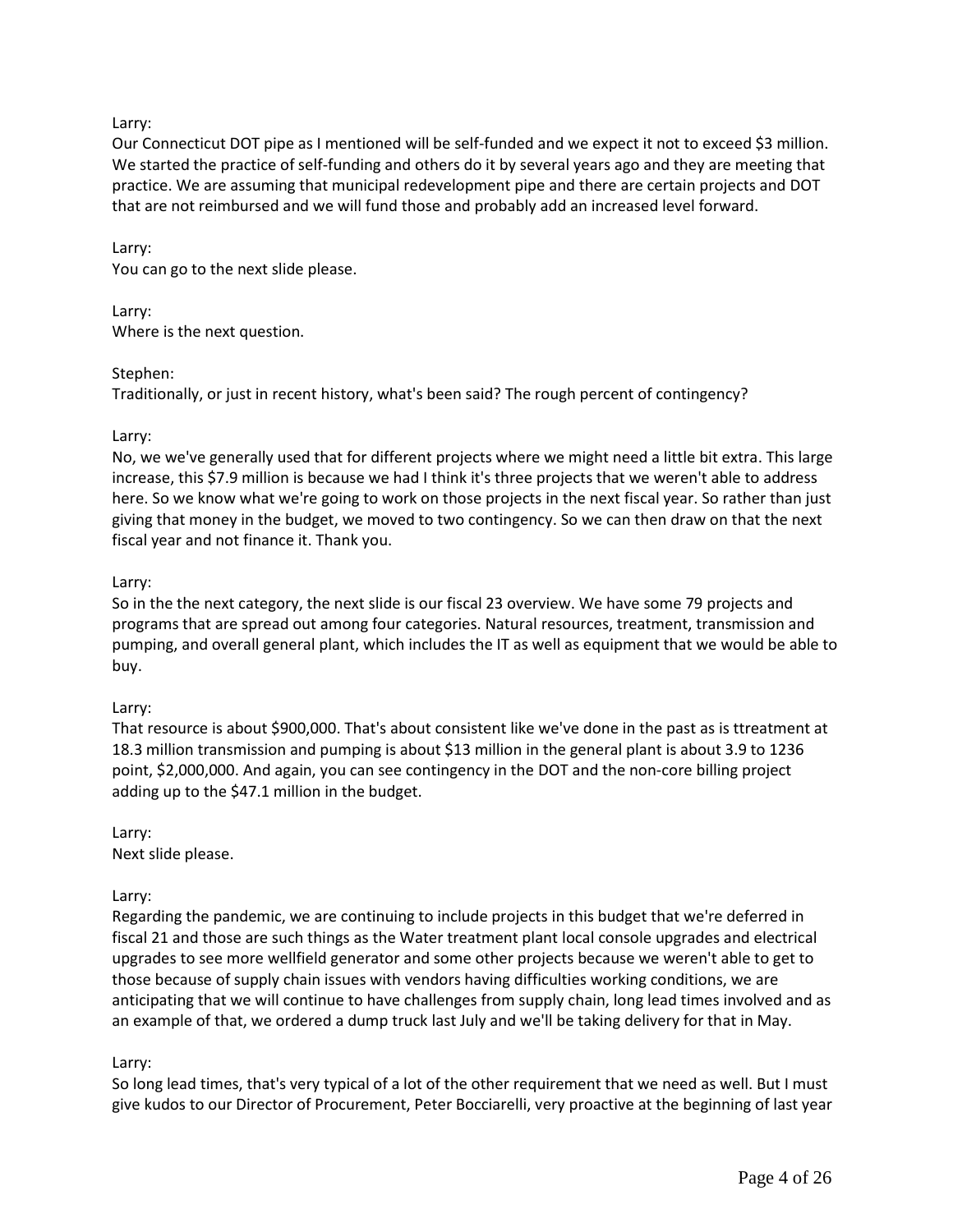and ordered a lot of the necessary basic parts that we don't need like high pipe valves and fittings. So we're in pretty good position from that state.

#### Larry:

We've been very aggressive about working on drinking water state revolving fund loans, and so we'll continue to work on projects that we were where we can receive those funds in order to offset.

#### Larry:

The projects and we expect to close on loans on the brushy planes phase two and the Seymour wellfield back up well and fiscal 22. We also have been submitting eligibility applications for the Lake Gaillard water treatment plant electrical work clarifiers and recycling building that is there that service line replacements and Route 80 throttling down replacement Geneva. A few of those DWSRF projects will continue to focus on asset management and as well as improving our business practices and operational actions and will continue to install the vertical equipment data within our asset management program and develop a base system configuration. And so that will allow us to grow and expand our enterprise asset management system moving forward.

#### Larry:

So with that as an overview, I will have sunny review the prioritization matrix and the rest of the next several slides.

#### Sunny:

Yeah. Thanks everyone. I think it was pleasure meeting you all in person. I think some of them I have been earlier during the land use committee. Thanks for the opportunity to kind of go over and say the capital projects.

#### Sunny:

The 2023 prioritization methodology takes, you know, there is 43 ongoing projects and programs. The prioritization process that was envisioned earlier is being carried forward again, but always it's been reviewed constantly to review, it would say the later projects that are coming up with a future as well as the existing programs and projects that are need to be carried forward. The 2021 ten year capital plan was updated to reflect the newer projects that are coming up.

#### Sunny:

As before, the infrastructure and technology projects or prioritized separately.

#### Sunny:

And there's a constant review almost on a monthly basis between the capital program control teachers, the project managers and the leadership teams. Continuous input is being taken and constantly they are being refined as each and every year we say project gets critically updated and loaded. It's like the natural resources, we have about .8 million for this year allocated. It has about 8 projects and programs predominantly. I think it's the watershed protection for 100,000, the Land Management for 20,000. There are a few other projects, which are select projects which is the prospect dam improvements which is about a quarter \$1,000,000 the total projected cost is about 2.4 million. We have completed the hydraulic and hydrologic analysis at this point of time.

#### Sunny:

As well as the stability analysis for the gaps, they have both come out OK. We also did the supply and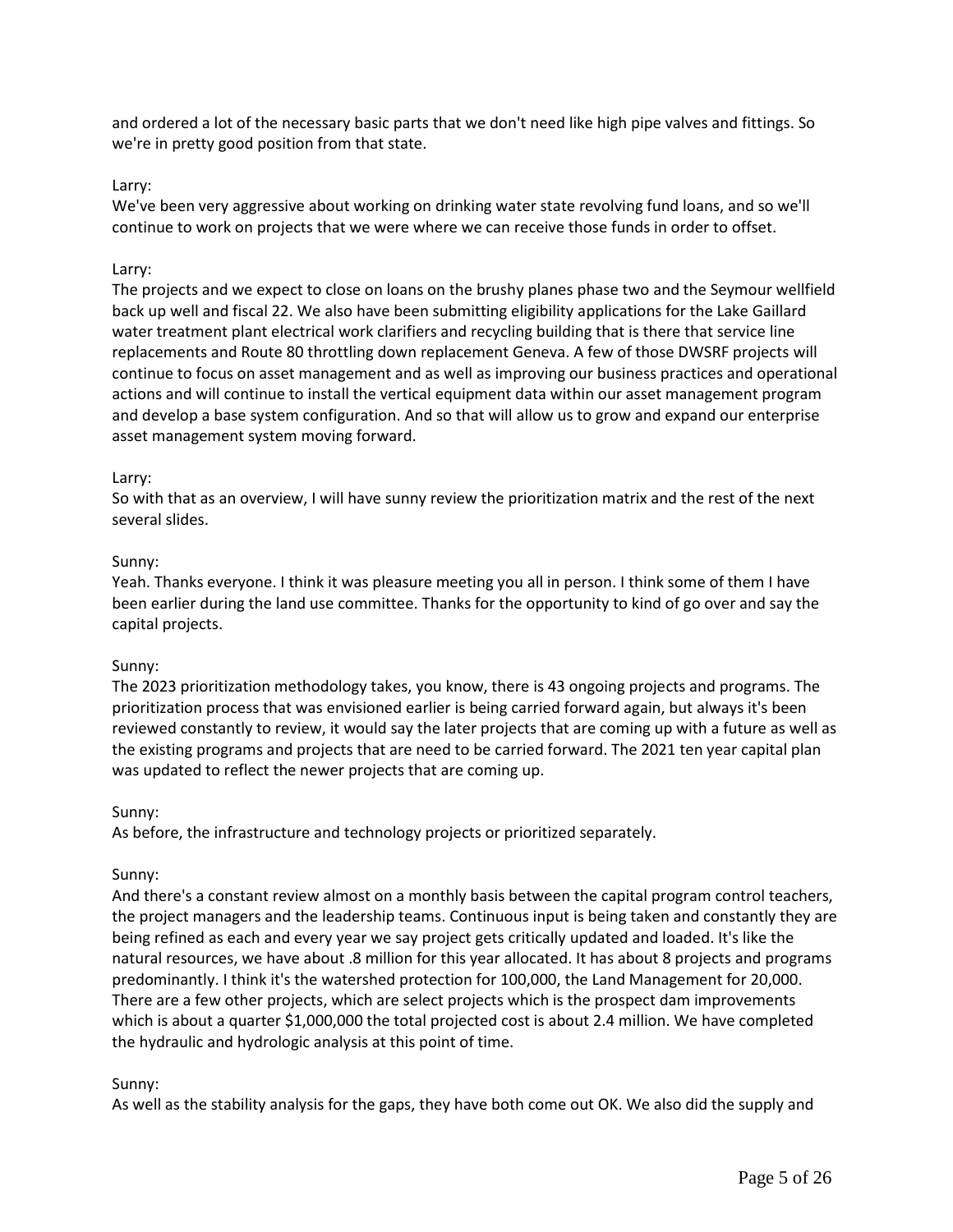say water supply available, it wasn't giving a lot of water supply in terms of, I would say like a resilient water supply.

#### Sunny:

But you took a few 1000 is for more studies and design to develop more alternatives concepts and evaluate what would be the ideal way to move forward.

#### Sunny:

The other natural resources is the tunnel diversion and the water main rehab. This is again a program that continues 400,000 allocated for this year. This includes the Genesee Park, Sugarloaf, the north for conduit, the West River.

#### Sunny:

What did you compliance and some of these locations will have to see which ones need to be determined based on what we find out.

#### Sunny:

The treatments, which predominantly forms majority of the capital, it's about 18.3 million. There are about 20 projects and programs. These select programs as you can seize the filter media replacement for half a million, that's an ongoing program that continues every year. The other select projects which comes under the Gaillard water treatment plants, there is about 7.975 million.

#### Sunny:

The Clarifiers and the recycle building improvements for 3,000,000 for this year out of a total of 8.7 million. Then the HVAC upgrades for about 2,000,000 this year and for a six point 1,000,000 total. These two applications were already sent these sodium hypochlorite tanks, which was an emergency because we found the tanks were actually deteriorating and we have to get the times to be done very quickly. So the contractor was awarded in March and right now, I think it will be over by the end of June, July is proceeding pretty fast on getting the tank work completed. The electrical upgrades for the switch gears at the Gaillard water treatment plants, it's about totally 5.2 million. We are expecting contract bids to go out finalizing the design for about 575. Then the graphics upgrade, it's part of an overall graphics upgrade for all the treatment plants. As with Saltonstall and Gaillard, that continues then for Saltonstall, we have 970-5000.

#### Sunny:

The electrical upgrades or again another ongoing process from 2021 to 2025, this will be combined. The application will be combined with delay killer water treatment plant electrical along with it we have the chemical treatment system improvements for fluorides, polymers, the treatment plant graphics upgrade is again combined with the KLR and this is across all plants to standardize the graphics and bring up to date with all the graphics for all the SCADA like.

#### Sunny:

This does not include funding for the Saltonstall chemical systems. We rest river water treatment plant improvements and South sleeping giant as they have been calling contingencies as Larry pointed out.

#### Sunny:

Continuing on to the Whitney Water treatment plants.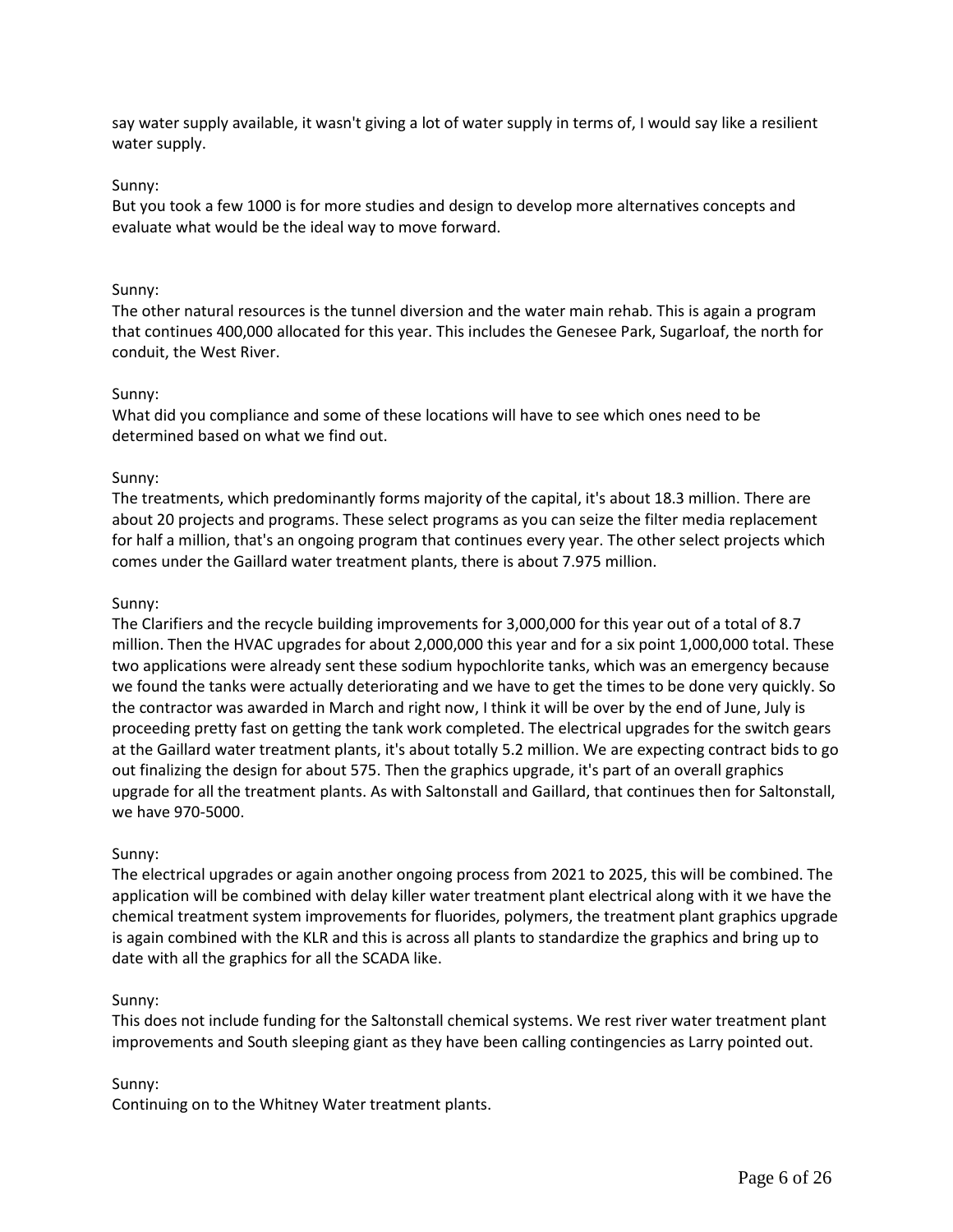# Sunny:

We're going to continue to ozone and DAF controls. The PLC will be redone and software programming will be done. Then. The graphics upgrade for the frequent plant will continue. Then the West River treatment plant improvements out of which seven point 1,000,000 out of which 6.9 is related to the DAV and hydrochloric systems. Then you will see the treatment plant graphics upgrade for another 200,000.

### Sunny:

Then the Wellfield facility improvements, the South sleeping giant wellfield improvements for hydrochlorides fluorides and phosphates, along with a lot of other chemical treatment systems, tanks, pumps, etcetera. Then in the Wellfield generator replacement, which is dated for 800,000. Then the Derby well fields totally it's about 1.9 million out of that one 50,000 is scheduled for this year. This will include the complete rehab and full automation of the chemical systems and the RPB application will be finalized as we kind of refine the cost during the design process. This again does not include funding for the Saltonstall chemical systems, the West River land treatments, and South sleeping giant Wellfield facility improvements.

#### Sunny:

Coming to the transmission and pumping, there's about 13.1 million allocated for this year and it includes 27 projects and programs. There are certain select annual programs, which continue to go into 23 years more. The municipal point which is about a million 4.2 million in total. It includes working Branford, New Haven, West Haven, Milford, a capital pipe, it's about 3.476 million.

#### Sunny:

I would have 17.4 million total. It's about 2.2 miles in five towns. The funding is near. I would say the recommended level as recommended by the designers.

#### Sunny:

Then there is service connections, valve replacements, meters and hydrants. They are all pretty much going in accordance with the GHD recommendations, and they are returning to the historic funding levels following the AMI capital completions. The select projects, which we're going to highlight is the lead service line replacements we have budgeted for half a million for investigations for part holdings for more design for contacting every day the customers.

#### Sunny:

For development of notifications, then the Northern Area Service expansion, it's about 100,000. Again, it's going to be designed and conceptual studies as well as you know, modeling the East West Transmission main, the 160,000 allocated out of three point. 1,000,000 is further going to be for studies and seeing what improvements needs to be made. They Ansonia Derby, which was originally planned to start in 2022, is held as part of the contingencies.

#### Sunny:

As we just got the approval from the Connecticut DEEP with regard to the site not being encumbered, we were supposed to start the project, but as of last Thursday there was a town of Alders meeting, the original plaintiff wrote a letter to the town indicating that an outside council has to be seeing overseeing the memo and reviewing the MOU between the town and the Regional Water Authority. So there's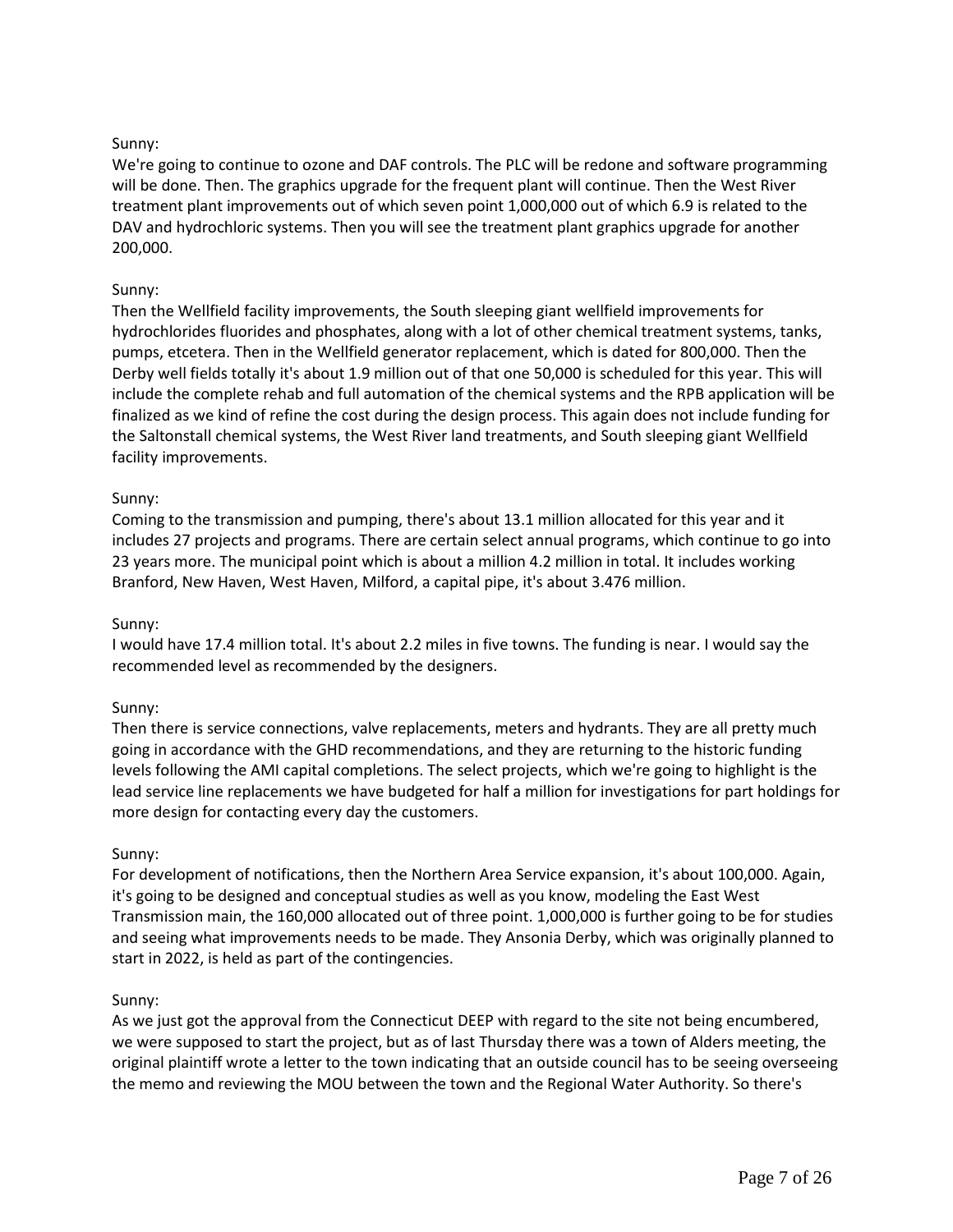going to be a special meeting that's convened on the 25th of April for the town of Alders to review that and get back to us with regards to what would be the future course of action.

Greg:

So is that the same tank that woman who has been given us a problem with?

Sunny: Correct. Yes.

Mario:

And they're saying that the in-house counsel is not capable.

Jeff:

This is there could be a conflict of interest with the in-house counsel.

#### Sunny:

So they want to go back and review the MOU to see whether the town got, I would say, reasonable amounts for what they're trading in terms of compensation. And so, I think those were the same claims that were raised in the earlier and say cases with the lower courts and offer quotes and the quotes did rule in our favor. So hopefully the 25th April meeting might go in our favor depending on how things work out. We are following up with the town as well as you know, following with the Council to see how it goes. So we'll be able to provide an update.

Sunny:

Hopefully by the end of this month.

### Sunny:

The North Branford tank structural improvements and additional tank we have allocated one 50,000. This is going to be part of an overall second time construction that will be done as in the future course of time.

### Sunny:

The critical pump station and transmission facilities program that's an ongoing program that's done 100,000 for this year and we expect more to be spent once design and concepts are developed. The Spring Street pump station replacement, this is again risk and resilience related. We will be doing the preliminary design sighting and modeling work related for this Spring station task, Spring Street pump station replacements, the rate and Hill pump station. Again, it's going to be design and conceptual studies, which will be done with. This construction will happen over the next five years.

Sunny:

This does not include the 2.63 million in project specific funding, which is held in contingencies.

Larry: We'll turn it over to Prem to discuss the general plant. Premjith Lakshman Singh OK. Can you guys hear me better now?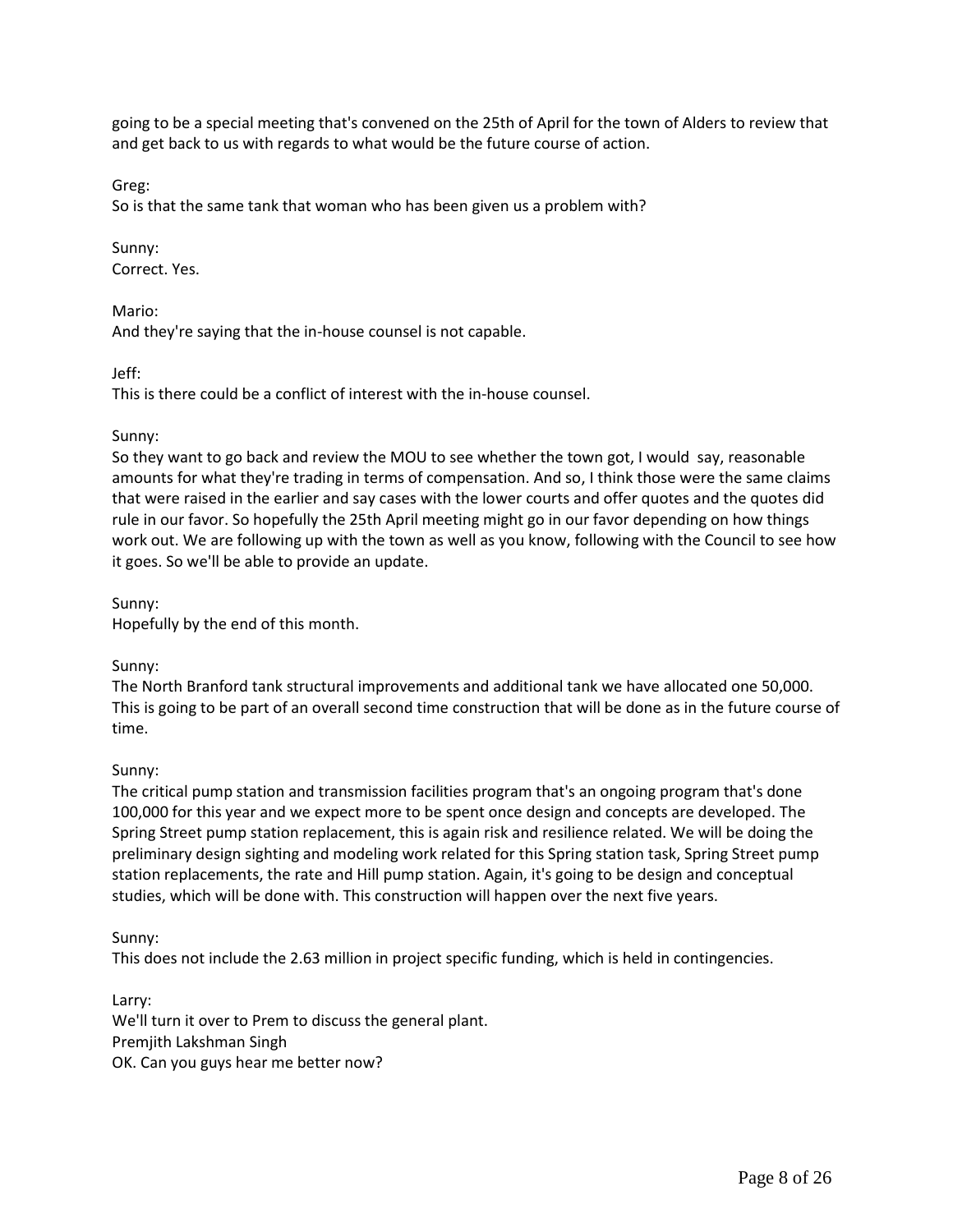Mark (Guest) Good.

Mark (Guest) Excuse me? Quite low.

Mark (Guest) Any of these projects are available for this new federal money coming out?

Prem:

Sure, I think recently what we did was I think in the last week we did apply for a lot of congressional directed funding as well as usual. I think we also applied for DWSRF funding. Yes, we actually submitted several applications for DWSRF including for like what letting copper rules we've had almost continuing conversations with them regarding different component as well as sign.

Prem:

How long can call me in until we have a great working relationship with DWSRF? So that's definitely working to our vantage and our definitely pursuing you know money to available through those sources.

Mark (Guest) Percentage wise, what do you expect to receive?

Mark (Guest) Of the overall project.

# Rochelle:

I would expect for DWSRF, it's a possible exception of [inaudible 00:23:36] that we're going to get approved for all the applications that we submitted. There'll be a loan component as well as a subsidy component. Unfortunately, we were told that the subsidy was probably going to be capped. So the larger the project the relatively less amount the grant would be. But I expect all our projects to be approved by DWSRF. For the [inaudible 00:24:06] we're working with them regarding the timing of the funding, what the gray component is going to be and gray component is going to be utilized. So I don't have an exact number but several of the projects are DWSRF projects. [crosstalk 00:24:24].

Rochelle:

[crosstalk 00:24:24] federal money that we're talking about [crosstalk 00:24:27]?

Rochelle:

Yeah, it's federal. So, just to give a little bit more background on the Bipartisan Infrastructure Bill that was passed, as far as RWA, how we're going to be participating is through DWSRF because the bulk of the water infrastructure funding is going through the drinking water program.

### Mark:

That's great. We try to get as much as we can. I mean, these are some big projects. Thank you.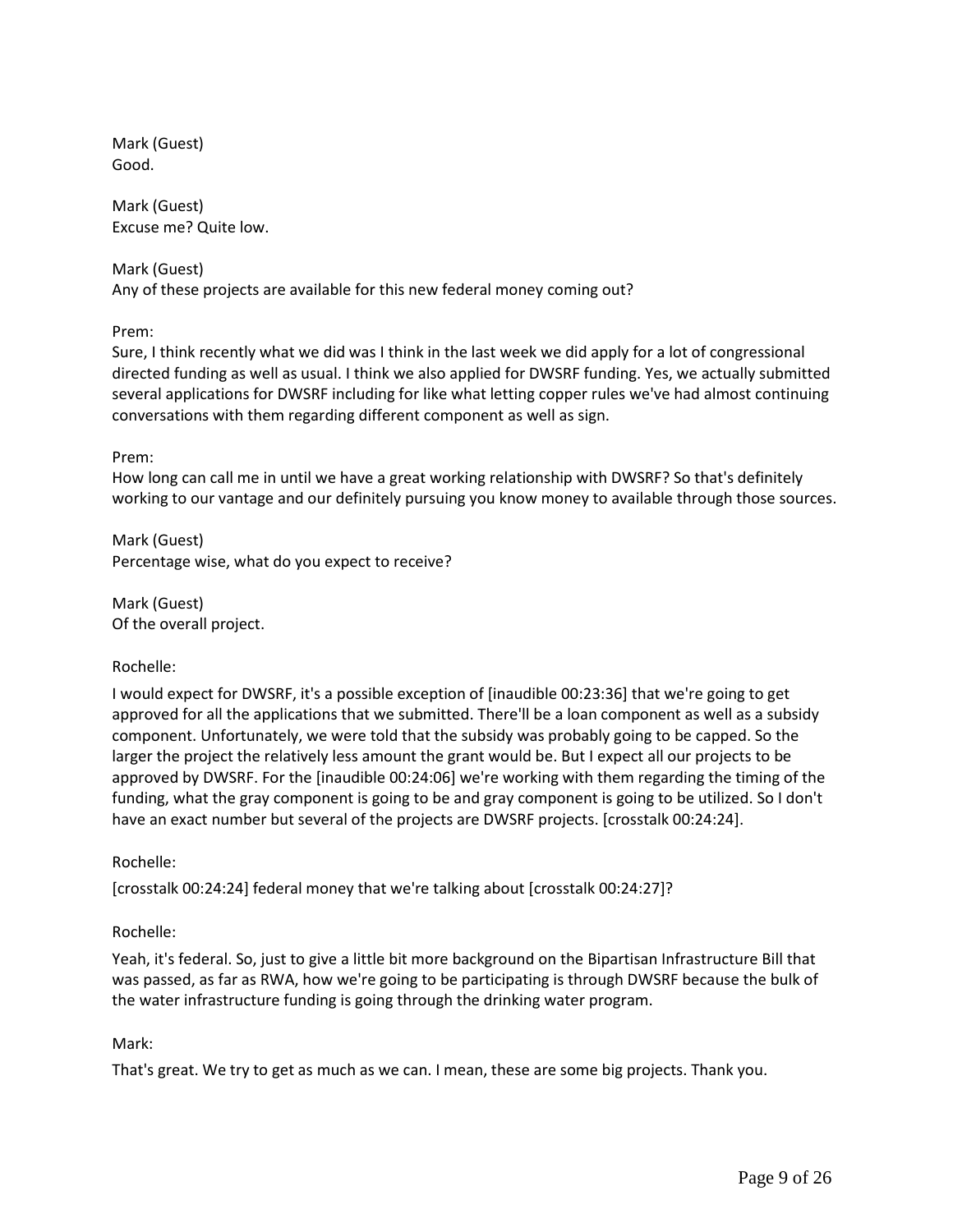# Prem:

Thank you. So, just to continue the program and the project, we have [inaudible 00:25:14] of which [inaudible 00:25:15].

### Prem:

So very quickly, going through the general plant category, they're saying there are two separate buckets we have looked at. One is the programs, which is recurring programs as we keep the health and life of all the assets, and then we have projects specific to [inaudible 00:26:34] projects. So, if you look at data center life cycle, that specific project, if you remember from the historical perspective, because of COVID, we had reduced the number to \$450,000 last year. We barely [inaudible 00:26:50] basically, this is for the [inaudible 00:26:52] refresh, hardware refresh and laptop and other devices replacement and equipment replacement. So this year, we have budgeted for fiscal '23 \$650,000. That should get us through the fiscal '23.

### Prem:

Cyber security enhancement, you probably heard many times from my presentations, a lot more cyber security focused now. We have been working closely on some of the audits we have done more recently, the CLA audit or with the Homeland Security. So we have put in \$110,000 as a minimal budget for next year's cyber security enhancement.

### Prem:

For the fleet vehicle replacements, this is a total comprising of 11 different vehicles that we're looking. As you know, this is a program that we constantly look at our vehicles and this fiscal '23, correct me if I'm wrong Rochelle, we have 11 which we are looking at. One 10-wheel dump truck, we are looking a small dump trunk, we are looking at four vans we are trying to replace, along with we have two heavy/medium vehicles we are looking to actually put into replacement. So that's that project. It completes the program category.

### Prem:

For the projects itself, individual projects, we have done a lot of assessments on work and asset management. If you remember, there's been a lot focus on asset management side. We do use a system called Infor, basically that accounts for both our horizontal and vertical assets. This project is very specific to foundational stuff, where we are collecting all the assets in one Infor [inaudible 00:28:29] system. It's a multi-year kind of a project but this is the beginning of the foundational project.

### Prem:

Along with this, we are also improving our GIS system, in order to make sure that what the assets are in the system are actually reflecting on the field. So this is a good improvement overall, from a perspective of the foundational project. In the innovation bucket, we have three different buckets of projects to combine in here, overall. One of them is very focused on business data, on a data analytics projects. We are really looking at some of the foundational data. This is not a fancy system. We use a basic framework of Power BI, we call it, and looking at putting some of the data analytics, foundational perspectives in place.

Prem: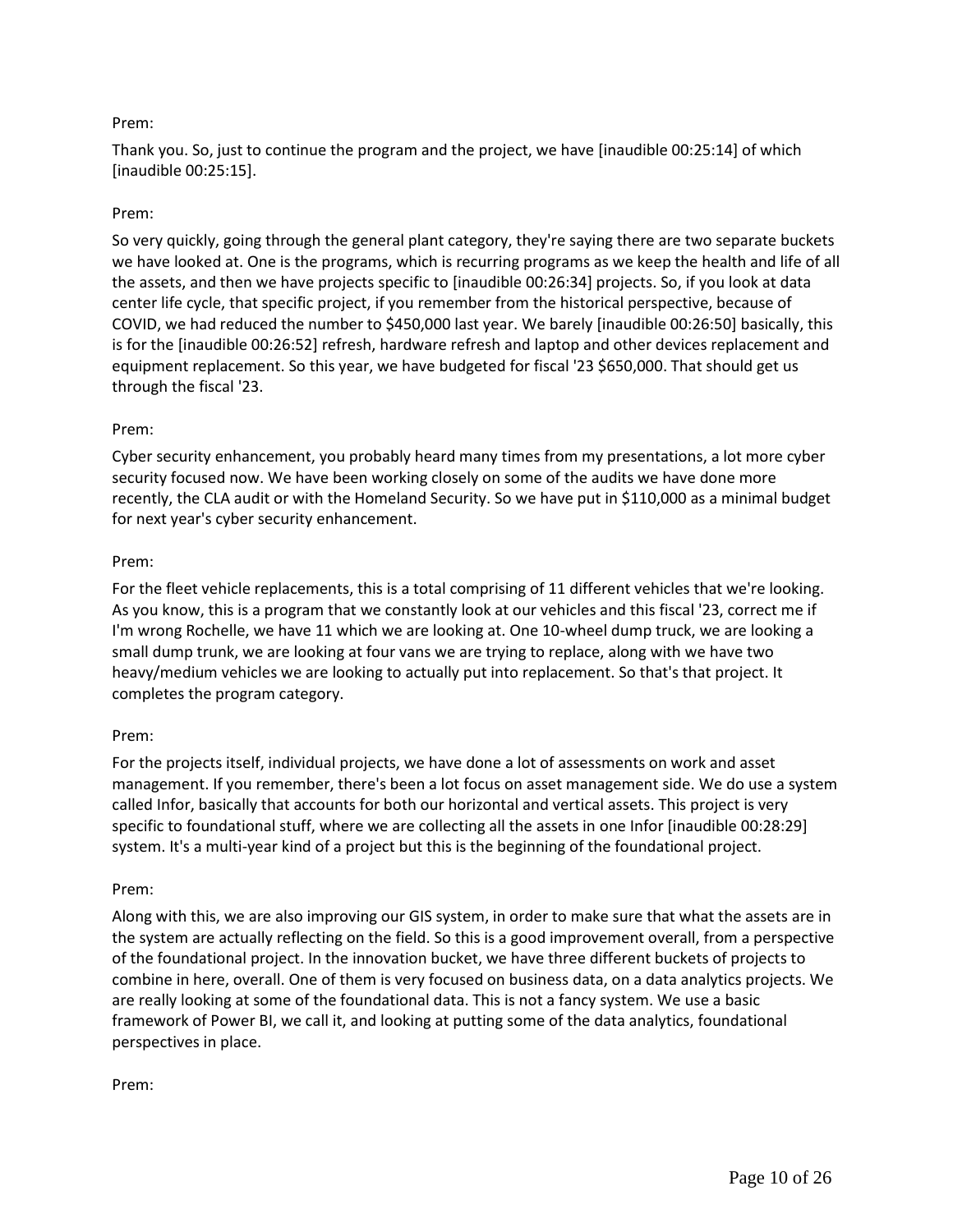We're also looking at doing some of the what we call as process automation work. If you remember, we are trying to do some of the automation on the work order processing that we do. Along with it, we also have some specific projects we are trying to put in place. Now, really eliminating the manual processes that we have whether it is customer care area or in the operations side. So some of the automation work is all part of the same innovation project. We are looking at one specific area for customer, where you probably heard me talk about first contact resolution. We are trying to put in tools and software in place in order to make sure we can address that first contact resolution. This year we are trying to do some benchmarking. For fiscal '23, we will implementing tools and perspectives in place. So that's part of the innovation projects, [inaudible 00:30:07] bucket.

### Prem:

We do have, can you go back one more item, Jennifer? So, commercial, this is the commercial [inaudible 00:30:17]. If you remember, we had put in PipeSafe improvements, as well as WellSafe as part of the commercial project. But this one is very specific to new products and services. So basically, what we are trying to introduce as new products as part of the growth fund, which comes out of a totally different fund, but this year we are looking at only putting \$100,000 for some of the new products and services. We are looking at some of the new products, which we'll be discussing in the commercial business update. But the idea is that we need to continue the process of putting some of the new products in place. So that's that project.

### Prem:

And the last one that we had on the list is the No-Des. Maybe, Sunny, if you want to just comment on the No-Des project? Yep, that's the slide. Sunny, do you want to comment on the No-Des flushing trucks? You have to go on unmute.

### Sunny:

Yeah, the No-Des flushing truck is neutral output, discharge elimination system. This is used for flushing out water mains and it saves a lot of water in the course of recycling the same water through the truck, where it filters the water and puts it back in. So tremendous efficiency in terms of cost, time, as well as savings in water itself. So that is the truck that we are purchasing at this time. If Jim wants to come in and chime more into the advantages I will open it up to Jim for chiming in.

### Jim:

Also, actually, saves on discolored water calls because it goes through a filtering system before it goes back into the water main.

### Stephen:

Sunny, we're purchasing this for the first time. This is not a replacement, correct?

### Sunny:

No, this is the first time we've purchased it.

### Larry: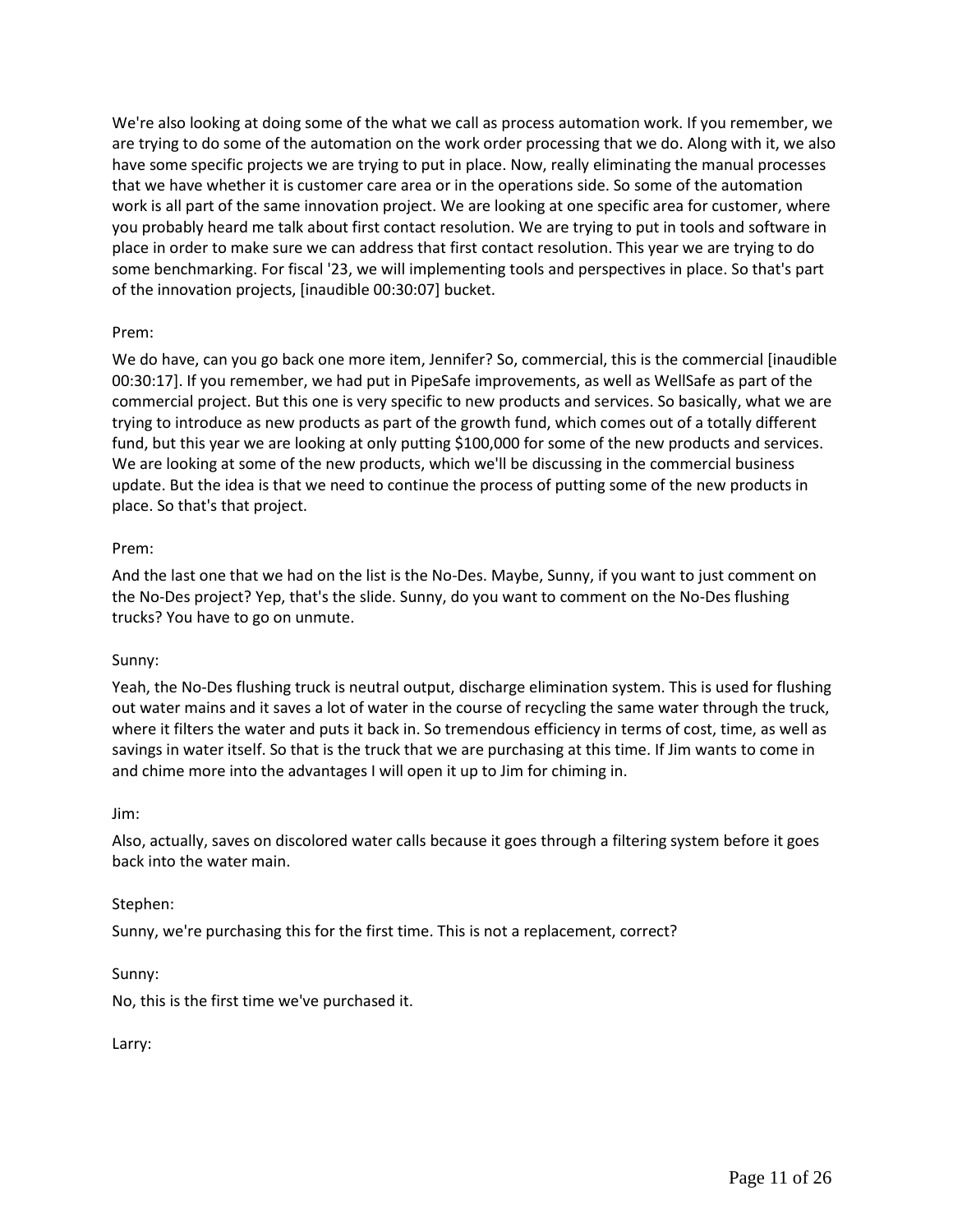We piloted using a No-Des flushing truck that we rented last year and had some tremendous results with it in terms of, as Jim pointed out, reducing our eliminated water quality complaints after flushing. Plus, it allows you to flush virtually year round, without putting water out on the street.

### Stephen:

So do you go into different districts? How does that work as far as your flushing? Wherever you're having trouble? Or is like a-

#### Larry:

Well, it can be where we might be having some water quality issues and in dead end areas, [inaudible 00:32:53]. But we have a systematic approach where we try and we attempt to flush about 25% of the system a year, so we have a system laid out. So this will follow that system in addition to doing where we have water quality issues.

#### Stephen:

That makes sense. Thank you.

Prem:

Yep, I think that's all I have [inaudible 00:33:16]. Any questions?

#### Sunny:

Okay. Sounds good. The five-year capital improvements plan [inaudible 00:33:38] from 2023 to 2027. There's a lot of information here in terms of data that's presented. But as you can see, predominantly, the treatment occupies the first two or three years. And as you go into the final two years, you see the transmission and pumping taking all predominance in terms of 60% and 70%, more related to the northern service area expansion, the North Branford tank, the East West Transmission Mains. So, those projects take, I would say, precedence as we go further into the transmission and pumping towards the end of the five-year period. Initially we are focused on the Saltonstalls and the Whitneys, as well as the Gaillards. But this does not include the projects that are going to be covered in the executive session. Also, these numbers don't include any contingencies that originally we spoke about. Any questions? Yes?

#### Stephen:

Yes, I have a question. Just trying to understand this. The priority matrix that's in the presentation here, 26 items for this coming year, correct? That's what this represents? [inaudible 00:34:55]?

Sunny: [inaudible 00:34:58]?

Stephen:

The prioritization matrix that's in the [crosstalk 00:35:05]. [inaudible 00:35:08].

Sunny:

Correct.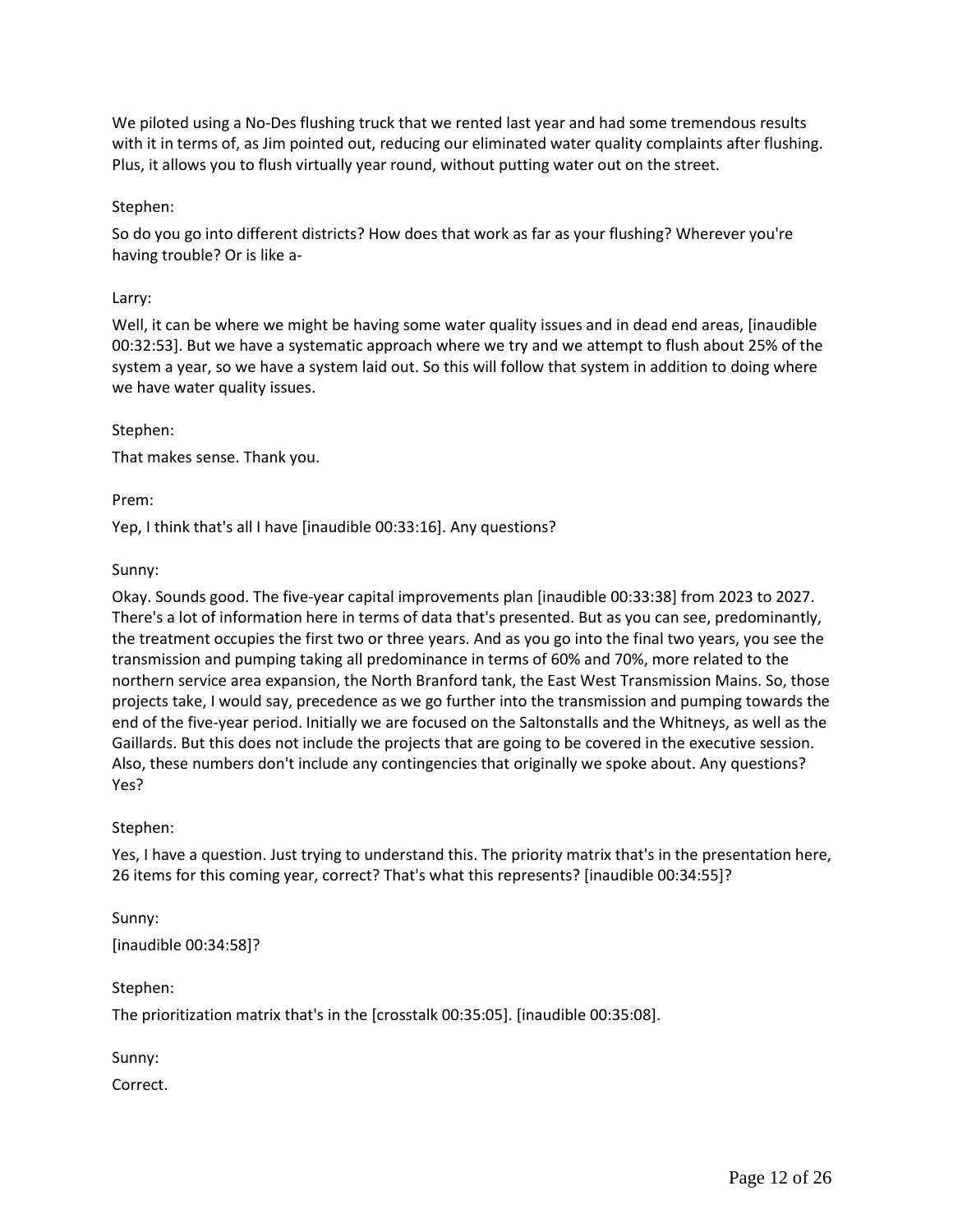# Stephen:

Okay. So this goes by year and [inaudible 00:35:17] either 5 or 10 years out, or even 20 years out. So there are new things that could possibly-

## Sunny:

Absolutely. Yeah. This is only for the five year period. Absolutely. I think we have other projects which are prioritized from '28, '29, '30. And when you see the 10 year summary, you will see more projects that are not being done now which would be done later. This is only for the five year prioritization matrix in the appendix.

### Stephen:

And [crosstalk 00:35:45] prioritized for five years out? Or do you sort of take a closer look-

### Sunny:

We will do 5, 10, and 20. Typically, I would say the way that the planning works, we look at the five year immediate ones and then after that you see the life cycle of the [inaudible 00:36:00], life cycle of the remaining life left over for all the [inaudible 00:36:06] assets and the [inaudible 00:36:06] assets and then you double up the 6 to 10 years. And then from 10 to 20 years.

# Stephen:

I noticed on cleaning and lining, you suspended that program. Listed 70 to 120 miles of pipe that currently meet the qualifications for lining. Has that been suspended [inaudible 00:36:26]?

### Sunny:

This has been suspended in the former four years. I believe it's there in '27, we are bringing it back. The AMI came in and we suspended the cleaning and lining. But now there is more work in terms of the prioritization. We prioritized the frequent plants and the Lake Whitney dams, which we will discuss more in the executive session. Those projects were prioritized in the earlier part of this five year. So the cleaning and lining will be pushed more towards the later 5 to 10 year period.

### Stephen:

Okay. But according to the criteria we used to use, you would have done that work as important to maintaining the system. I mean, this is the way we deliver the product.

### Sunny:

Correct. I think one of the things which you saw just now on the No-Des truck, it also helps in cleaning and flushing the lines. So in terms of prioritization itself, the earlier prioritization did not carry a lot of these new prioritization projects that have come in. So, in the past, the cleaning and lining problem got prioritized on a much higher basis. They're taking projects now into consideration, the priority ranking for the cleaning and lining has been lowered. It's more an assessment risk, overall, looking at the risk itself. So, the risk of Gaillard going out of service, when we supply 60 to 70% of water to the entire community is much greater as compared to a line which we can go and flush and clean.

Sunny: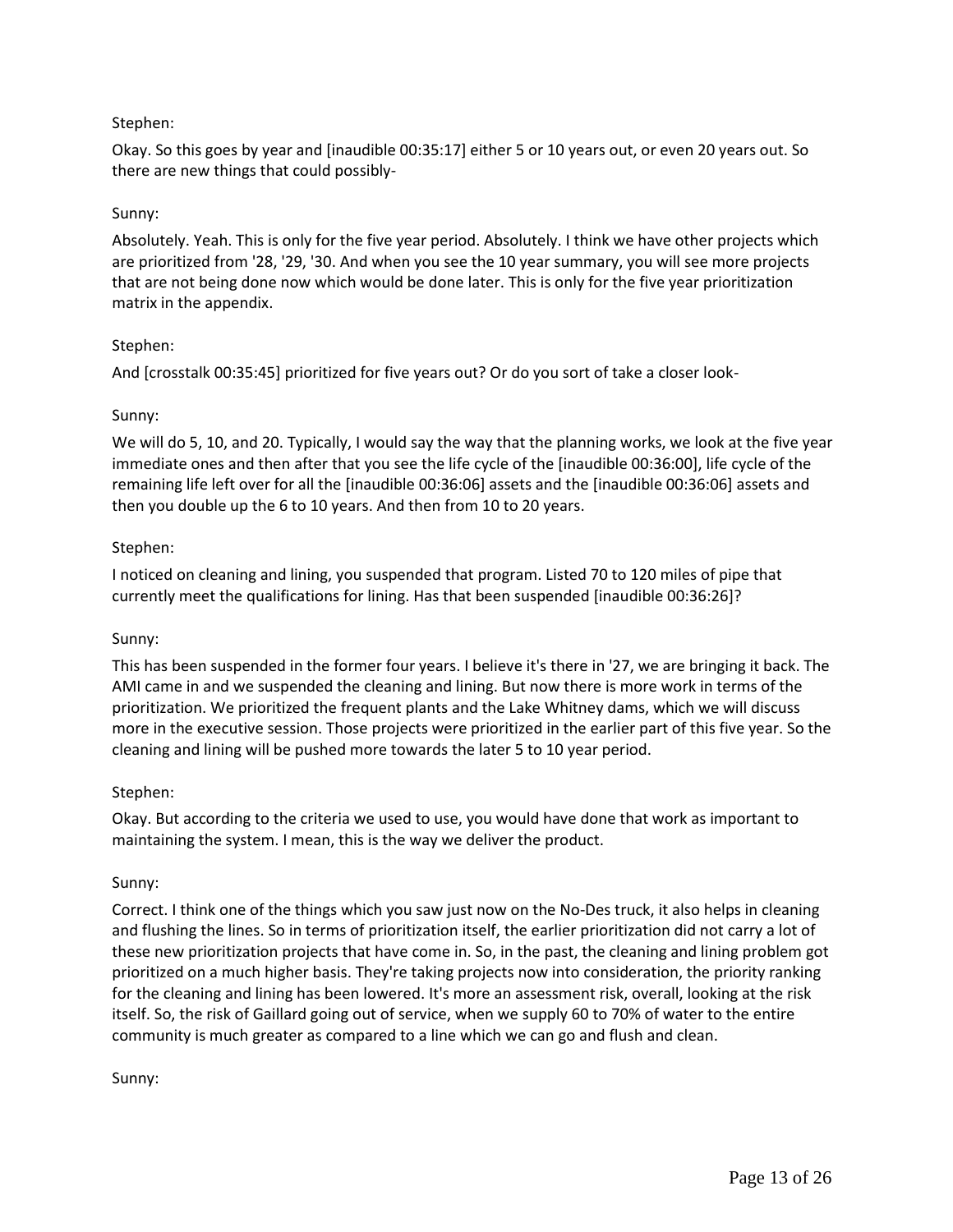And especially bringing in the No-Des truck, it helps out to that extent. So on the prioritization, yeah, we constantly look at and we gauge the risk assessment in terms of the overall risk to the entire system, as compared to each [inaudible 00:38:15]. So in that way, yes, it was prioritized earlier, but now looking at the life cycle and the remaining life left for some of this equipment, we moved those projects which needs to be done more on an immediate basis.

## Larry:

Steve, as you're probably aware, pipe that we buy is already lined now. So pipe that we're putting in the ground to replace other pipe is lined, as well, when we buy it.

### Stephen:

Do you have an idea of just approximate cost of that five year delay of doing that work?

# Sunny:

There is no dollar value associated with it. We haven't really analyzed the dollar value. That is something that we are actually examining right now.

# Stephen:

Okay. It's okay.

# Sunny:

No, actually it's a good question, because in the morning, we had a conversation with the team to examine exactly the cost benefit analysis to see how much money we spent and whether we saved on the capital for replacement of pipe. And as well as going forward by postponing it, what are we saving in terms of capital replacement and putting money into the other capital projects? But it's an excellent question because it's the same discussion I had with the team in the morning, actually.

### Stephen:

Okay.

### Larry:

Okay, to wrap this part up, I think we've taken into account risk resiliency and redundancy criteria as well as regulatory requirements and putting together our budget. We think we've focused on essential infrastructure that needs to be taken care of, like the Whitney Dam, some improvements at our water treatment plants. So we have thoroughly vetted these large projects, whether it's through the prioritization matrix or whether it's in-house vetting of that. Rochelle and Sunny are aggressively seeing additional funding sources, whether it's through the DWSRF or [inaudible 00:40:18], earmarks, and we think we'll be in a good position to receive those fundings moving forward, even though now it's difficult to project what these dollars might ultimately be.

# Larry:

We have taken into account the GHD recommendations where we should increase our focus going forward, like in [inaudible 00:40:37] stations. They're also looking at extending the life of vehicles from 100,000 miles to 125,000 mile [inaudible 00:40:46]. And we're continuing to focus on developing the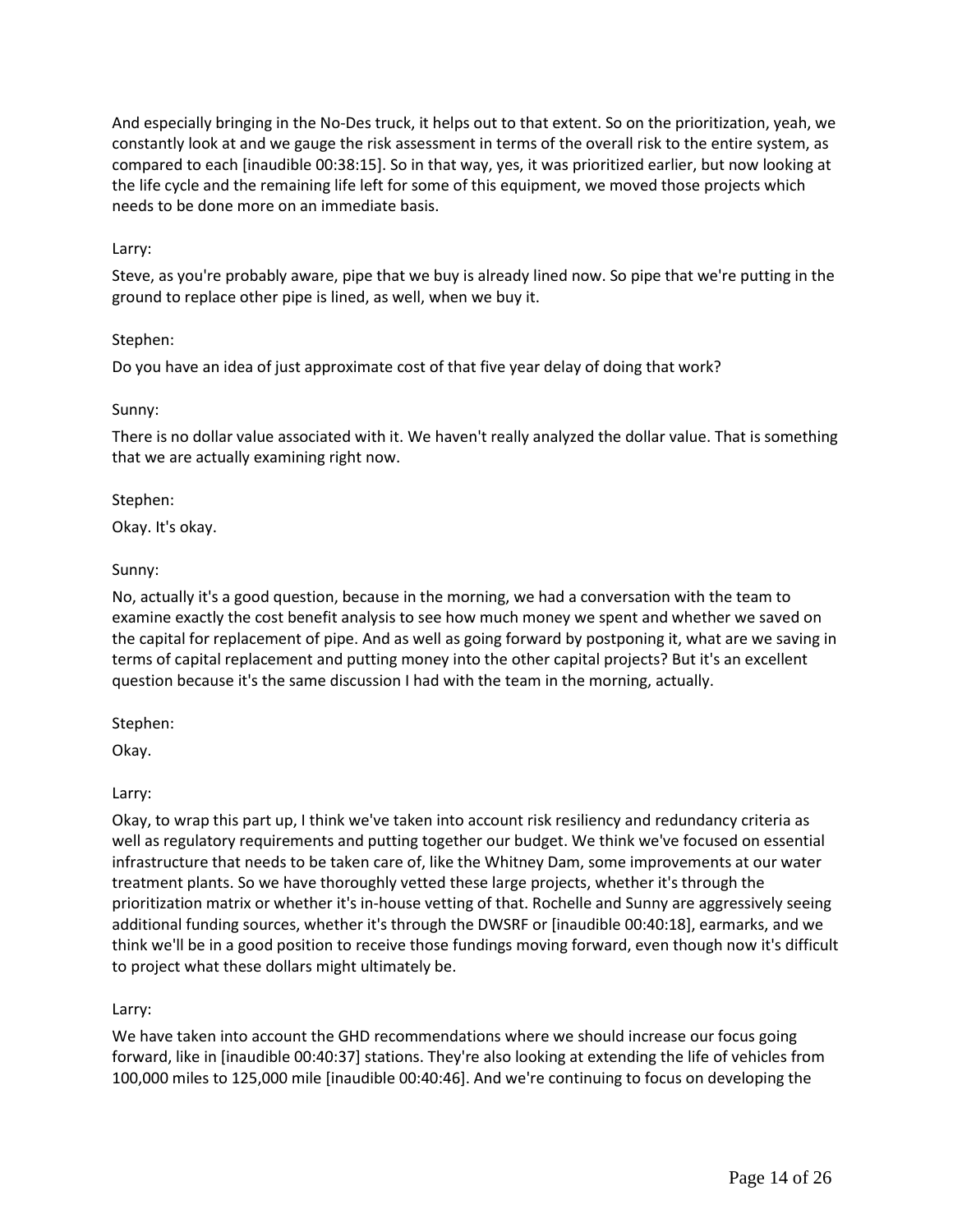asset management plan which will actually give us a way of looking at the life cycle of assets, being able to better pinpoint when they should be replaced versus being repaired.

### Larry:

So, [inaudible 00:41:02] will answer any final questions on the public portion of the capital plan and then Mr. Mongillo and Mr. Betkoski, we could then maybe go into the executive sessions and review some of the capital projects that are in those section. Unless there's any questions.

#### Meeting Member:

Okay. [inaudible 00:41:21].

Meeting Member:

Go ahead.

#### Speaker 10:

Thank you. Couple of items. So, we're carrying about a half a million dollars in contingency, not counting the carried over contingency projects. And that's from the \$44 million and that seems to work adequately. Because each project has some contingency.

#### Larry:

Yeah, depending on what the level of design is, yes.

#### Speaker 10:

I'm a little concerned, and Sunny, I know you're new, but I'm a little concerned with the number of treatment plant projects and I guess we're going to talk a little bit about dam projects in the future and the timing on those. So hopefully you can address those after the executive session to try and understand because you don't want to be in a position where we don't have water and we're working on a plant and we have to reduce capacity at a plant when another plant has to be down for that. And I'm sure you got it all balanced, but by separating all the projects out at the plants, with different contractors, I'd get more concerned than if it was one major contract [inaudible 00:42:50]. I'm going hold off on other questions, if I can, until after the executive session and I'm presuming that the information in the executive session requires an executive session.

Larry:

That's correct. It's concerns negotiation and strategy and real estate.

### Stephen:

Larry, did you want to do the executive sessions together or just wait on this or just do one now?

Larry: Well, we can...

Stephen: Whatever makes sense.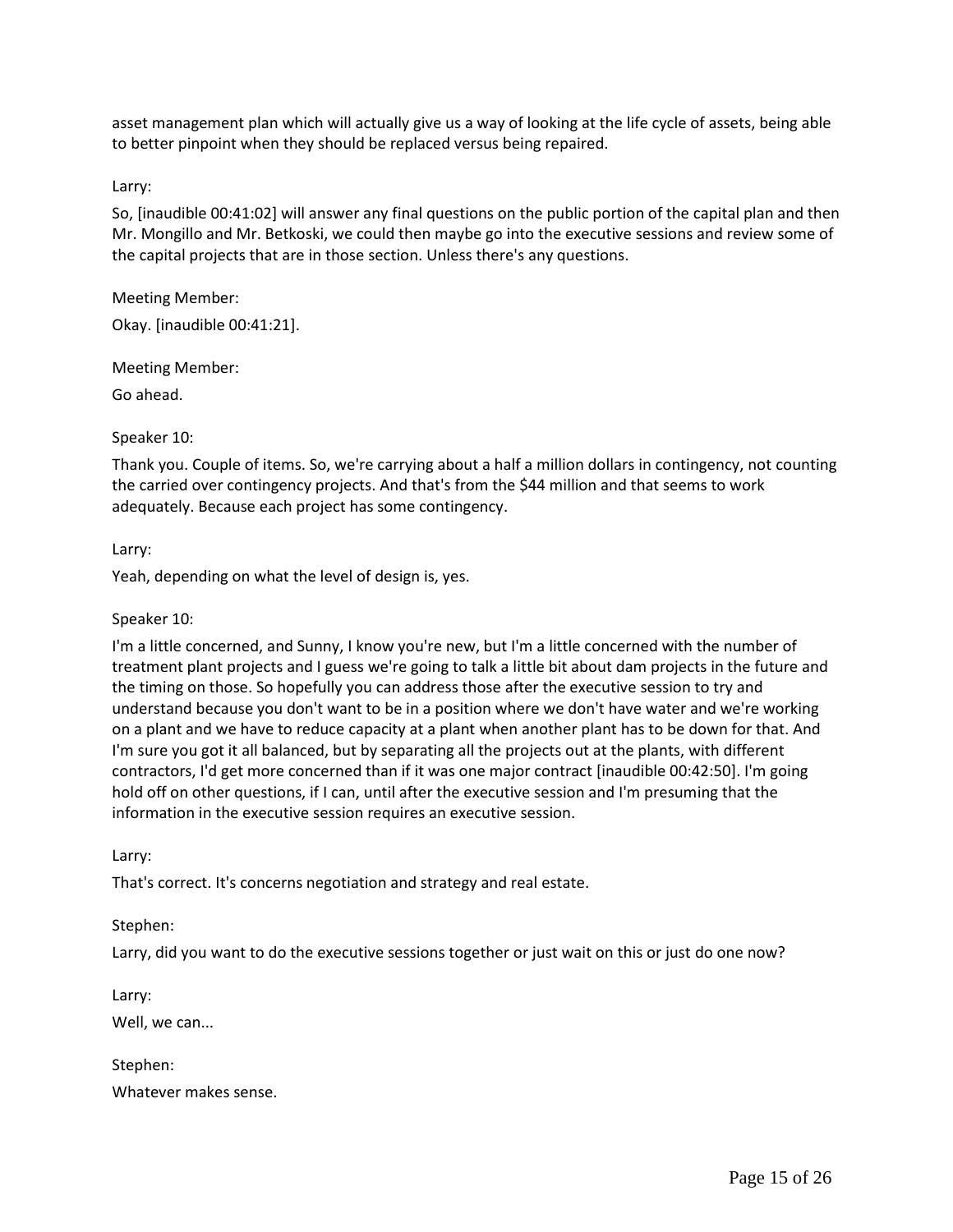Larry:

Yeah. Well, we thought we'd do the capital executive session, then do the operating budget, then do the commercial at the end.

Stephen:

Okay.

Stephen:

Motion to move to executive session to discuss negotiations [crosstalk 00:43:42].

Larry:

Real estate matters and strategy.

Speaker 10: Real estate matters and strategy. Thank you.

Stephen:

Yes. Second?

Naomi:

I'll second.

Stephen: All those in favor?

Meeting Members:

Aye.

Stephen:

And opposed.

Mario: And who's allowed to stay?

Stephen: Executive session will be the-

Mario: RPB? Management team?

Stephen: Management that's in the room.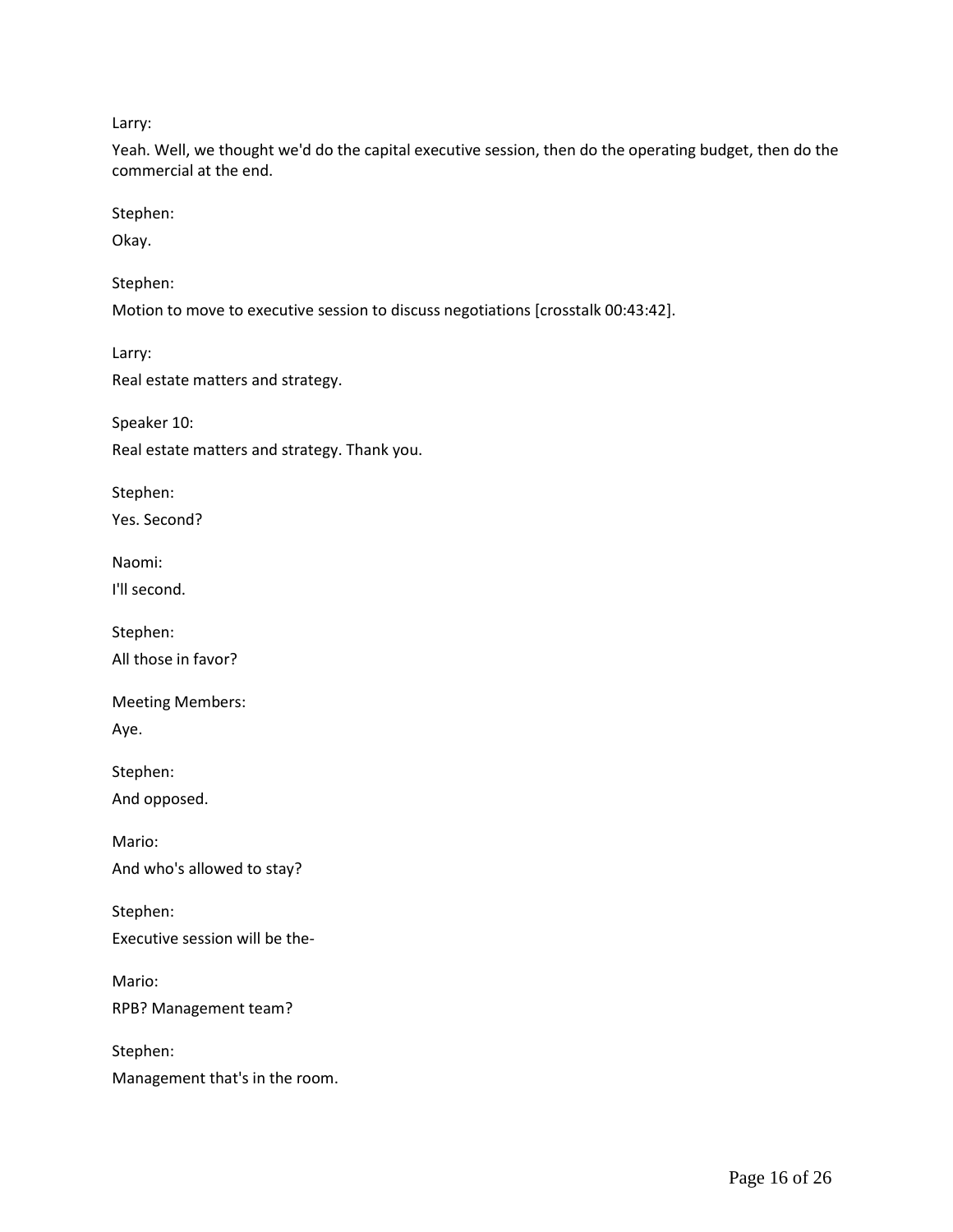Mario:

OCA?

Stephen: OCA, current RPB members in the room and [inaudible 00:44:12].

Stephen:

And other board members.

Larry: Are there any public?

Jennifer: I don't believe there are.

Larry: Okay. Thank you.

[EXECUTIVE SESSION TAKES PLACE FROM 6:25 P.M. TO 7:55 P.M.]

# Stephen:

We are now out of executive session for the record, the executive session included the commercial business enterprise update, and no votes were taken. I'm going to turn it back over to [inaudible 00:00:21].

# Larry:

Thank you. We are pleased to present our fiscal 23 operating budget. We'll try and make this as brief as possible given the lateness of the hour. So we may tend to summarize and answer questions to provide you with more detail. The next slide provides a recap of what we are going to be covering. I'll go through the first three...the first two items, which also includes our production trend line as well. And then Rochelle, will pick it up the revenue and expense assumptions to carrying it down through the summary for simplicity purposes.

### Larry:

So the next slide is really a great story. It shows our reserve fund balances. And the good news is that by both boards working together, with management, we have had... We've been able to significantly increase our funds and our fund balances. And I know you've heard this story in some rate applications in the past, but it's worth mentioning.

### Larry:

All of our non-discretionary funds, which are those items in blue are where we meet or exceed the minimum requirements so that's the good news. Our discretionary funds are also at or above target levels so that's another piece of good news. And, and as previously mentioned, our July, our funds were strong enough in the growth fund in order to fund the Roach transaction, as well as the commercial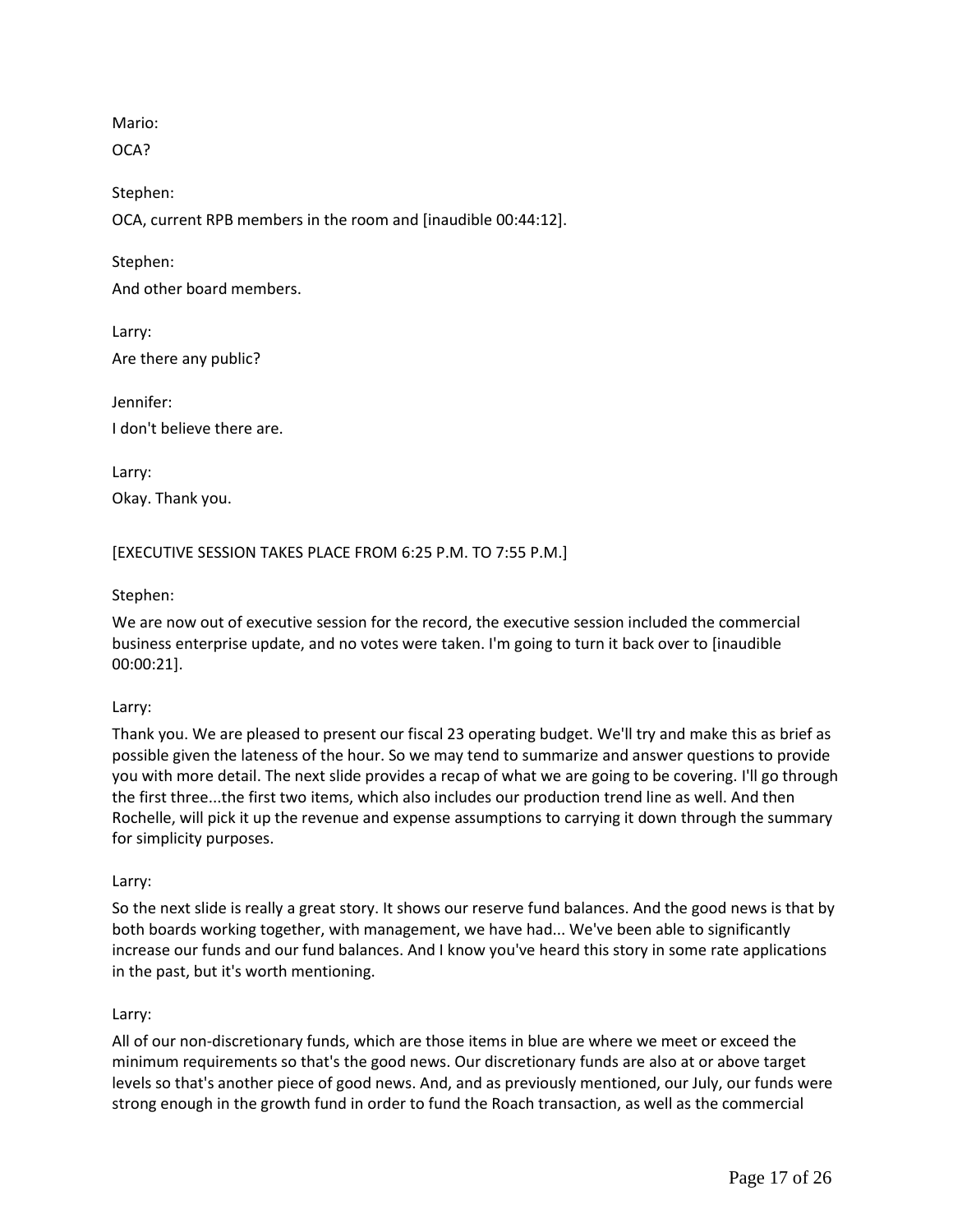billing capital project. And we're funding our next purchase of a plumbing company, as well as a potential lab. That'll all come out of the growth finance as well, so good news there about... We have strong fund balances and each year at year end, we make prudent transfers into the various funds to keep them well funded at minimum requirements while keeping it in mind, the need to fund the growth fund as well as our pension fund. So Rochelle manages that extremely well. The next slide, please.

## Larry:

This is another piece of good news here. This is our fiscal 22 capital funding sources. And the key takeaway here is that again, by both boards working together with management and making some policy changes, we've been able to generate internal funds, which have allowed us to not only use less bonds in our financing and capital projects, but it enabled us in last fiscal year to draw on all internally generated funds for our capital program, even though it was cut in half and to postpone rate applications for a year. We've gone from in fiscal 2009, where we use all debt in order to pay for our capital program to a mixture of funds that you can see in that bar on the right with the blue being the debt and the green being internally generated funds. You can see it's almost, not quite 50%.

# Larry:

And with that, we'll go to the next slide just to keep it at high level. And this shows the resulting... The impact of our using alternative funds primarily internally generated funds. So we have significantly improved our debt capital ratio, whereas in 2009, it was 96%. And that has continually come down to fiscal 22. It is 84%. So we still have a lot of work to do because this is a key metric that the rating agencies look at and they're evaluating the financial strength of the organization, but we continue to make great progress and expect to in the years going ahead. In our October, 2021 model update, Michelle is projecting a further reduction over the 10 year planning horizon. So that's going to continue to decline.

### Larry:

The next slide is our operating budget at a glance. And the good news here is that we are not projecting any shortfall for the fiscal 23 operating budget, which is great. And interestingly enough, when we prepared the financial model in October, 2021 for fiscal 23, at that time, we projected an estimated draw at \$1.1 million. So we've been able to improve that position significantly. The fiscal 22 budget did not reflect the rate application, but did reflect an estimated one time cash impact of the big bang conversion of monthly building, which was about a \$1.6 million benefit in the budget. So we'll get into a little bit more details on that in the presentation.

### Larry:

And the last slide that I'll cover is the declining trend continues. This shows our production peaked in the year 2000, when we were producing 56 million gallons of water a day, that is declined steadily at a rate of about 1.1%. At the end of our last fiscal year, we were down to 42.5 million gallons a day at the end of fiscal 21, that was 45 million gallons a day. There is a little uptick, as you can see on the far right up to 44.7 million gallons a day that's February 2022. And what that shows is the impact of people being at home during COVID. We saw higher consumption during the last two years because of people being at home and believe it or not buying pools and filling them up and during things like that. So we did see an uptick, but we expect that to go back to continue to decline if more, more people return to work and into the office.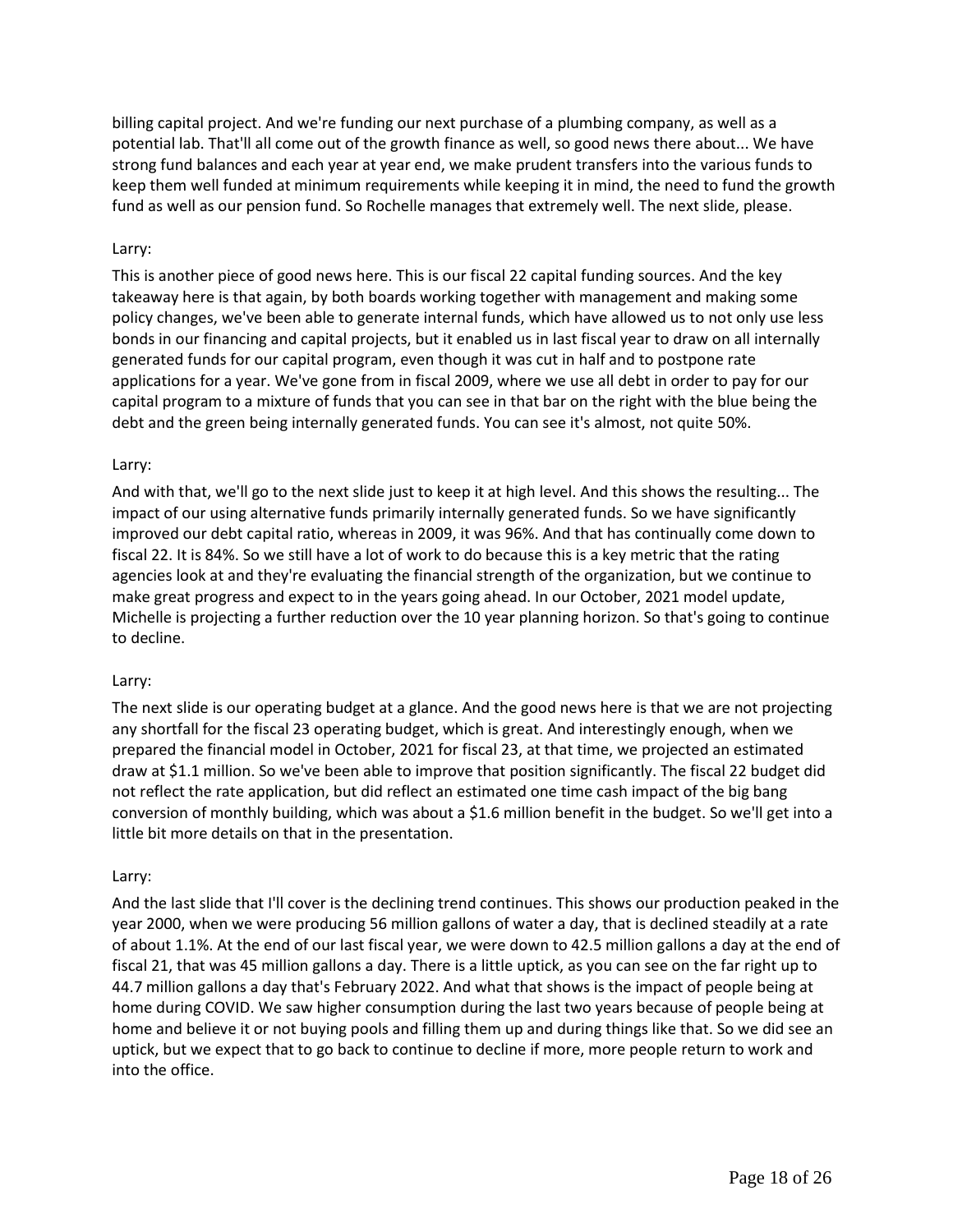# Larry:

So if there are no questions on the information I presented so far, yes?

## Speaker 3:

Just one quick one. When, when the declined in the draft was initially noted, we thought it was about 20 years that it'll continue. He says, you have an idea of this just continuing, for what period of time?

## Larry:

Yeah, we had a consultant from Hazen and Sawyer come in. It was actually about four or five years ago. And he predicted that it... That what he was seeing was that probably for the next seven to ten years, this 1% decline per year would continue, so that was five years ago. So we had probably another two to five years of this continuing before it levels out.

# Larry:

Now, obviously nobody predicted the pandemic either and people using more water at home. But we're taking a conservative approach and assuming that water will continue to decline, water consumption will decline. And as you know, people are converting to cons... You know, more and more conservation like Yale university. They, they have a target to reduce their water consumption by 5% a year. And other manufacturing facilities too, are looking to reduce their water consumption both from an environmental protection standpoint and well as just a cost savings effort.

### Mark:

Larry, Mark here. I just, I've been on the board for a long time and it is so good to see the debt reduction go down. You know, when you first started it was very high and you've done a wonderful job to bring that down and not to... And the part about not borrow [inaudible 00:09:00] for construction. Wonderful. So I think you're doing a great job in those aspects.

### Larry:

Well thank you Mark, but it's really the board's collaborating with management and our finance department and senior management in order to put the policies in place in order to achieve that. So thank you. It's been a real strong team effort.

Mark:

Kudos to the team.

# Larry:

Thank you. Okay. I'll turn it over to Rochelle. We'll talk about our fiscal 23 revenue assumptions.

### Rochelle:

Okay. And here, we just want to share with you really the key assumptions that went into the revenue budget. So similar to prior years, we look at what build consumption is, and we made assumptions about how that build consumption converts to cash receipts. We did adjust for anomalies and that did include, As Larry mentioned, the big bang conversion that was a one time impact as it relates to cash, not earned revenue, it's cash in the door in that January spike in build consumption.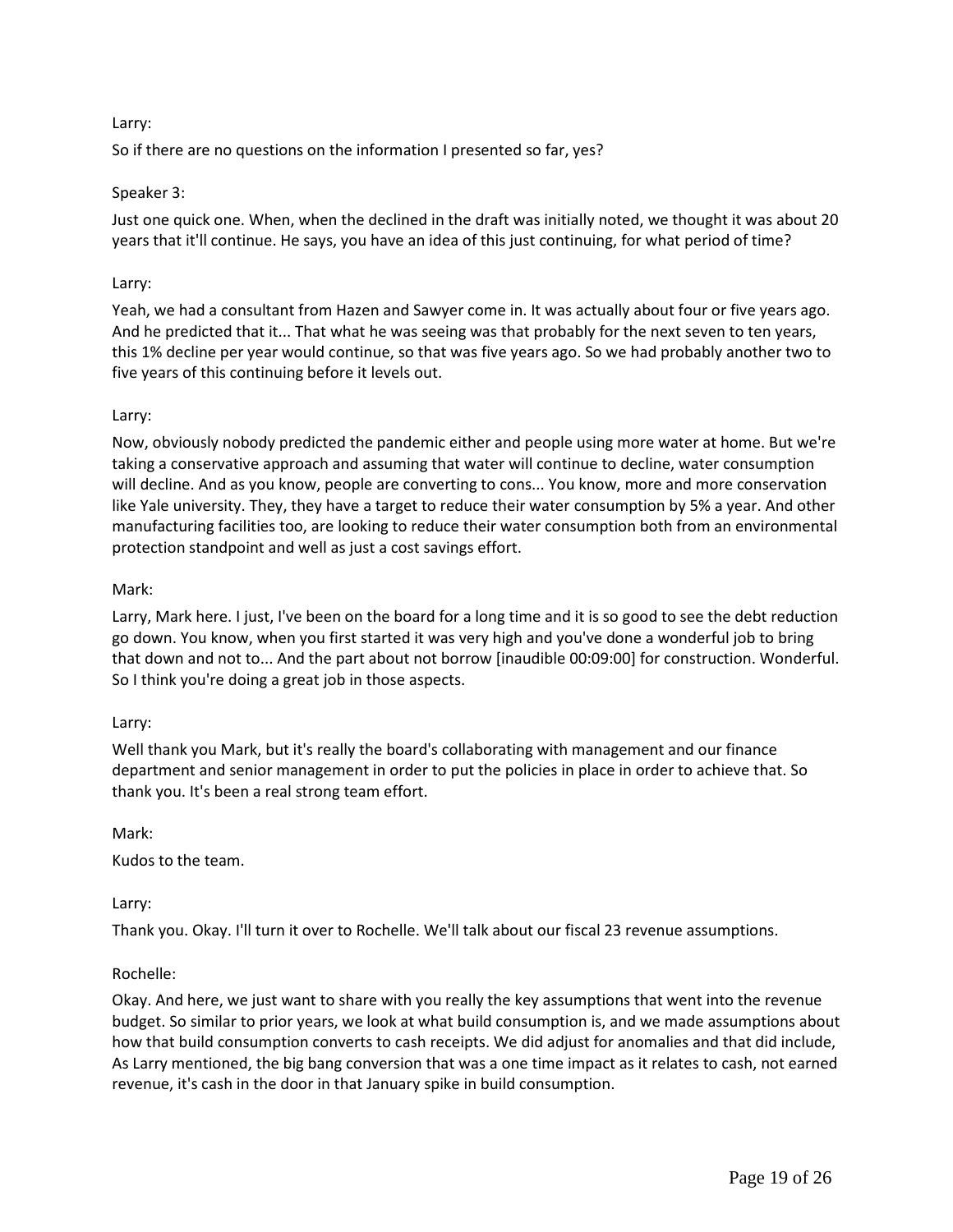The other thing that we did do, and I will share that it is an estimate, we looked at fiscal 22 and did a vast estimate of how much of fiscal 22. What we're seeing in consumption is COVID 19 related and what the return normal really will be. So once we did the adjustment for anomalies, we did use our standard 1% year over year define. So still a fair number of assumptions. I did go into that. We did not make any increases in the number of customers. That's something in our service territory I think you know that it's very mature so unlike other areas, even if average consumption goes down per customer, if you're in a growth area, your total production and billings can go up, but we're in a very mature service territory.

# Rochelle:

We have also built in the January rates and charges. So we have a full year of that in fiscal 23, we kept our uncollectible factor at 2 25. So that's how we take the bill consumption and convert it to cash in the door.

# Rochelle:

We did increase a little bit our cash outside a year. We raised that [inaudible 00:11:37] in a fiscal 23 budget. And for wholesale, we are using the minimum contract commitments for the organizations that we have contracts with.

# Rochelle:

Moving on the next page. Here what you'll see is the primary drivers of the change from the fiscal 22 budget to the fiscal 23 budget. The key driver is actually the rate increase. I do want to mention that some of you may recall that in our rate application, we were actually projecting a revenue requirement of 7.9 million. And based on our favorable bond pricing, as we say in our application, we were able to reduce that number down to 7.5 million and reduce the overall percent by about 3%. So we do pass that on to of the customers. The bill consumption that is our standard 1% decline outside a year as I mentioned, we increase offer fire service, the positive impact here does relate to in our fiscal 22 budget.

# Rochelle:

Although we forecasted favorable impact of the big bang conversion on border, you might recall that we took that same opportunity to convert the new gate. The originally given district private fire billings to [inaudible 00:13:13] from in advance, and we converted them to monthly. So some of you might recall that was actually a negative impact and fiscal 23, and then other net changes actually have to do with the COVID related adjustments, as well as the impact of the big bang. And they somewhat netted out. We are projecting a little more aggressively that the fiscal 23 budgeted consumption won't be at as a significant reduction as we had previously forecasted. So various puts and takes. But again, the biggest driver is the rate increase itself.

### Rochelle:

Moving on to next page. Here's where we talk about the key assumptions in the O&M. So the payroll budget includes waging salary increase. It does support the evolving business needs, strategic initiatives, including the focus on infrastructure and technology, investment, succession planning, and revenue enhancement. We did again, make a assumption for a vacancy factor. We did that for the first time here in fiscal 22, we are doing that again in fiscal 23. And we look at that case on what our headcount currently was at the time we did the budget, what was being projected and built in that [inaudible 00:14:54] factor.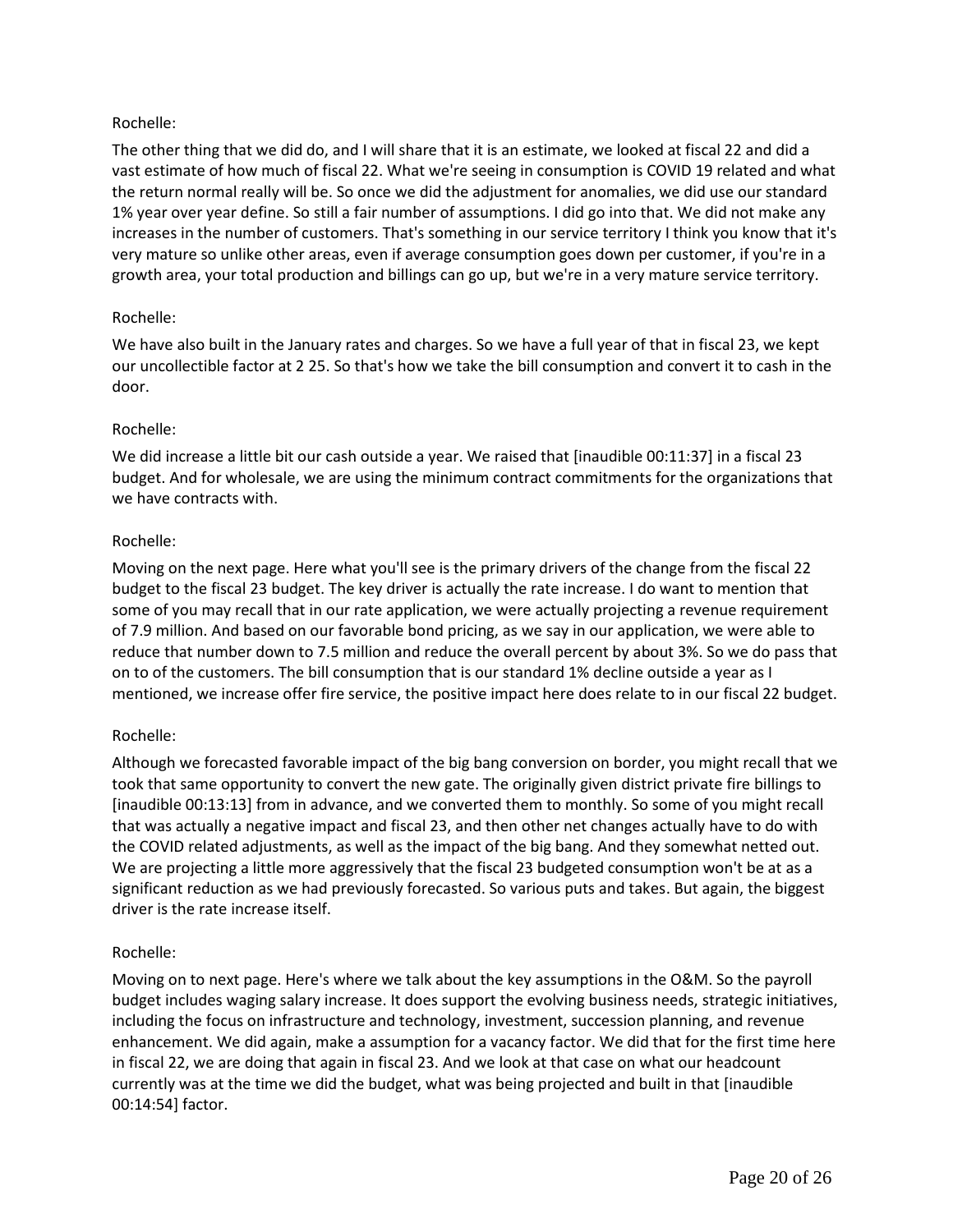For employee benefits, we do include anticipated medical expenses. Some of you may be aware in addition to estimating overall medical expenses we also have to estimate what's associated with the active employees and what's associated with the retirees because that impacts what stays within the utility. Another big area within employee benefits is the pension, we did build into the fiscal 22 projections and additional pension contribution pending authority board approval so that is built in, and at the time of the budget, we didn't have the final actuarial information for the OPEB so we made the estimate of what that is, and that was built in so medical intention and OPEB are some of the really big drivers within employee benefits.

# Rochelle:

For outside services consistent with fiscal 22, we broke the details in the budget narrative into business requirements, to our ongoing specialized expertise specialized expertise project based and then of course, technology, we've done that again. We're going to get this in a little bit more detail, a little bit later in the presentation.

### Rochelle:

Maintenance and repair includes routine maintenance activities. Fiscal 2023, you will see an increase in maintenance and repairs, and that's primarily associated with continued focus in that area, as well as water quality. We did build into the maintenance and repair budget, we talked earlier about the [inaudible 00:16:47] but based on the lead times, that's not going to come in until after the main flushing season for fiscal 23.

### Rochelle:

So we are again, and we did build in utilizing [inaudible 00:17:00] to do soft flushing work. So that's an O&M expense. And then there's also a small amount of dollars, both consulting as well as in the maintenance and repair associated with lead and copper repair. Those are really the key drivers of what you see maintenance and repair increasing year over year.

### Rochelle:

Moving on to next page. So collection and expense, this is something that you might recall from our monthly billing business case. There is an increase that we did expect associated with that conversion that primarily relates to in collection expense, the payment processing fees. So again, that was not unanticipated this is one of the year upon year increases. Pump power is another one of the larger cost categories. And that reflects the generation pricing under our four year agreement, as well as anticipating increases in distribution pricing.

### Rochelle:

For information technology and maintenance fees this is the area that includes hosting costs and annual maintenance fees for SAP and several other software applications. We'll get into that a little bit more later on. And G&A for fiscal 2023 is a little bit higher than in fiscal 2022. And that's primarily due to outside recruitment and recruitment fees in some suppliers and other net changes. Chemicals is one of the categories that, you'll see this in the budget details, it did go up very significantly. And that is based on what we actually incurred when we went out to bid and got the pricing in January, February timeframe, there is a significant increase in chemicals, and we are projecting that to continue in to fiscal 23 and even assumptions about the latter part of fiscal 23 and what those chemical prices will do.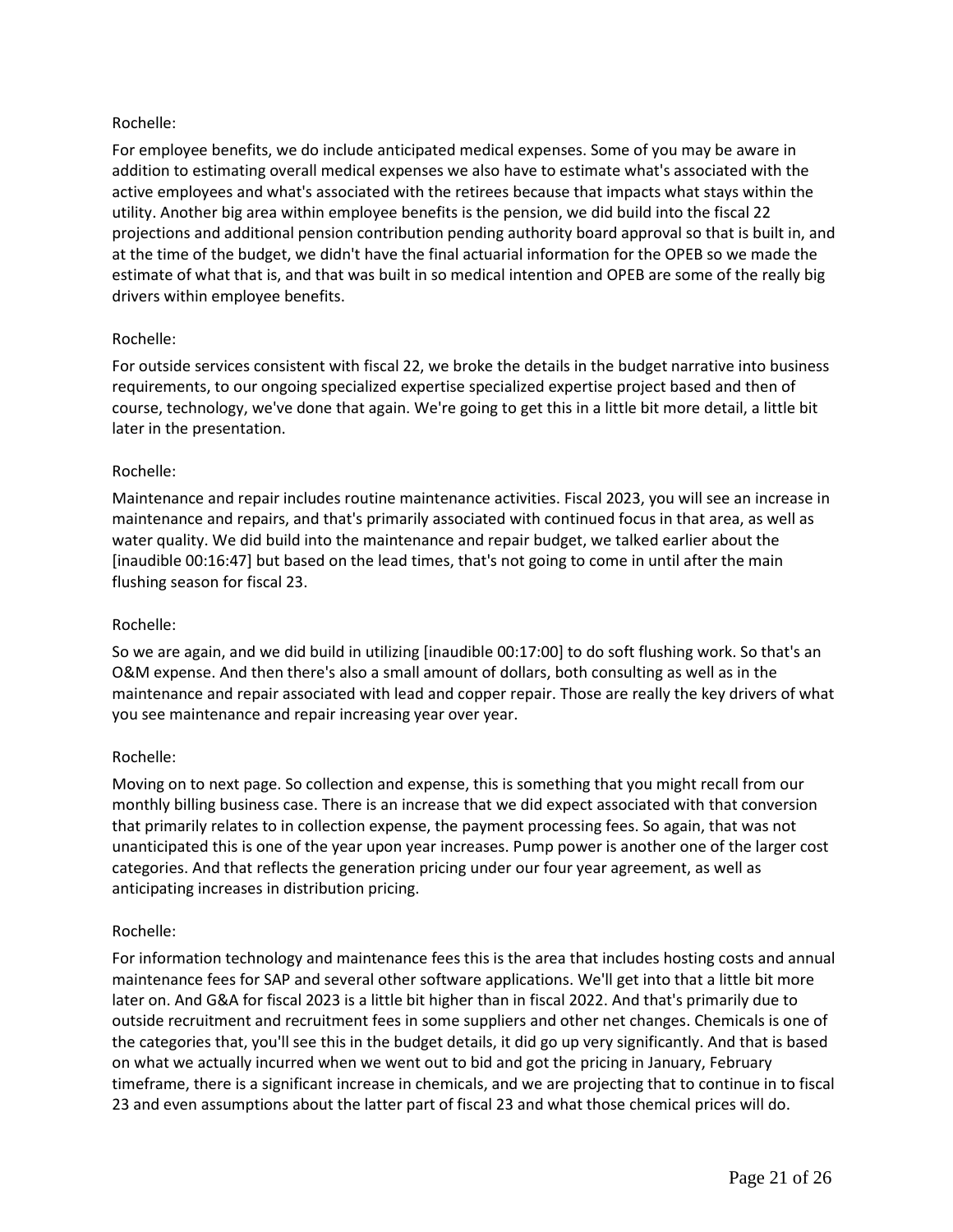So at a high level, we are seeing some impact of supply chain, both on our capital budget that was mentioned as well as on our O&M budget.

## Rochelle:

If you go to the next page, this is where you can see what the key drivers are and what the year over year changes are. So just a couple things I'll mention our overall budget for fiscal 23 is about a million dollars higher than our model scenario, but our water revenue is also approximately a million dollars. So I think you're aware when we put together our budgets, we do look at what we said in the model and what we said in the rate application, and make sure that the budget is proven. So payroll that's primarily being driven by wage and salary increases only a very minimal increase in headcount, it goes up you over here by just three headcount.

### Rochelle:

Employee benefits actually goes down a little bit, and that is actually primarily due to our medical. This is budget to month budget. So medical in fiscal 22 was much higher than we're currently running. There is some risk and opportunity in those numbers, but we worked with our outside vendor to collaborate with on what we expect to see for medical benefits. So there is an increase built in, it just happens to be lower than what the fiscal 22 budget was. And there's also a small increase... Small decrease in the pension contribution for fiscal 23. So that's really the key driver there, pump power, just a relatively small yield per year change and that's also being driven by our actuals that we see in fiscal 22 and what we take the change year after year will be. As I mentioned, chemicals is one of the [inaudible 00:21:32] drivers, and that is the pricing that we've seen collection expenses through the primarily monthly billing.

### Rochelle:

Outside services has a relatively small increase. And most of that you can see in the chart below is in business requirements. And that is primarily being driven by now an outside party is doing our bill presentment and our bill management. That is what's causing that big increase there. Again, that was assumed when we were working on our business case for monthly billing. And maintenance & repairs, I mentioned is up and that's primarily due to the no dust flushing that we built in because it just basic flushing is O&M expenses and a little bit of [inaudible 00:22:29] just focusing on making sure we are doing the necessary maintenance and repairs on our infrastructure. Are there any questions?

### Rochelle:

If not, there are... So this is more than just the O&M budget. This is like all aspects of the operating budget. So the pilot payments, it does reflect our proactive efforts. And then what we do is for fiscal 23, we know what we submitted for our declarations. We know what grand list is, but we don't get note at the time we did the budget where the mill rates are. So we do have to estimate what the mill rates are.

### Rochelle:

From the debt service perspective, we did build in the fair impact of all priority financing, as well as offer to do another refinancing on May 3rd coming up. So we did go ahead and build that in that's our 36th series B, and we have built in multiple DWSRF loans, including new ones that were to close on before the end of this fiscal year and at least one more in fiscal 23 and depreciation is based on the last rate application.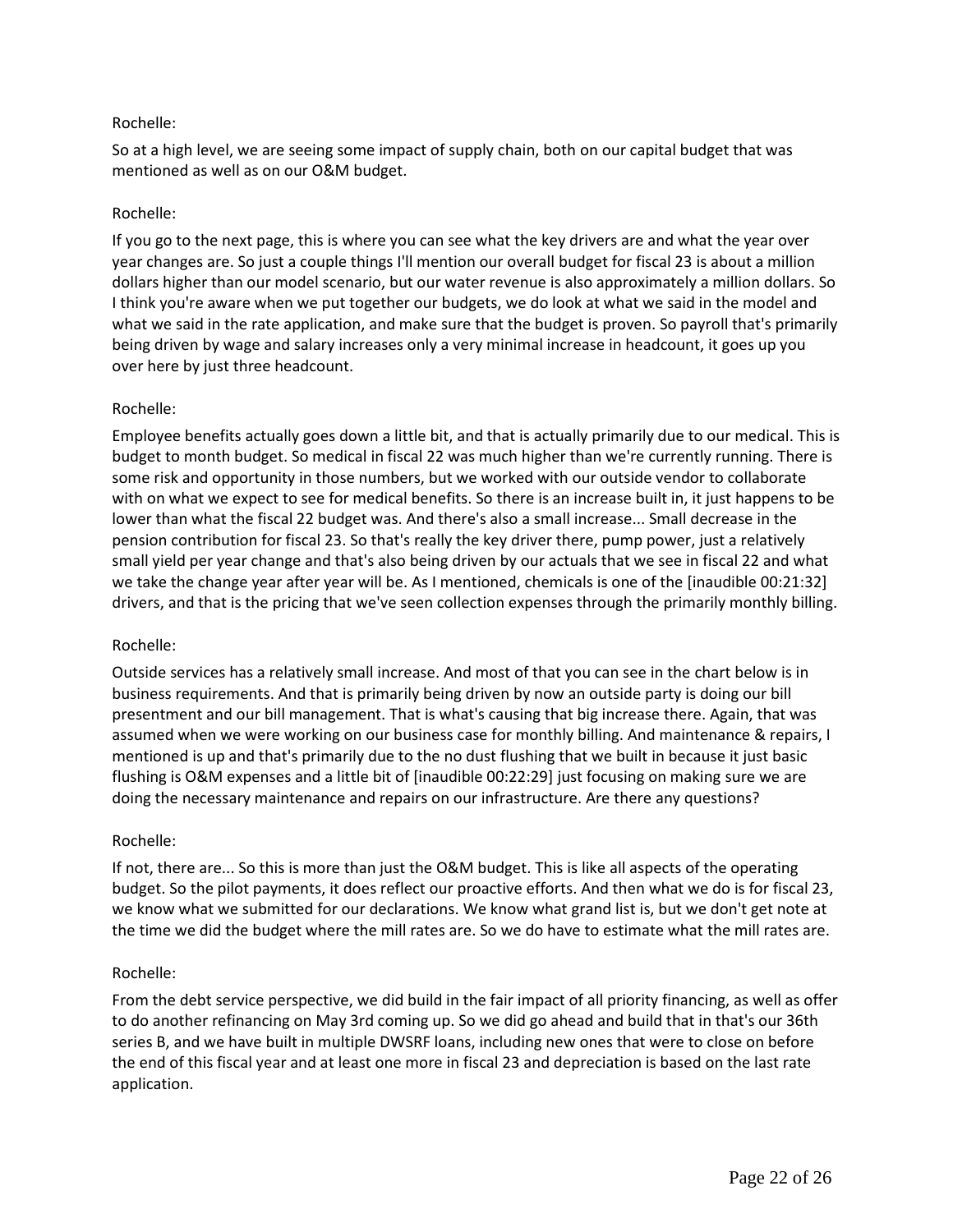If there're no questions here I'll go on to the next slide.

## Rochelle:

So this is really where it comes together, what we call our maintenance test or our regulatory reporting. And we are really pleased as Larry mentioned earlier to present a fiscal 23 budget that actually doesn't have a draw. I would say it might be a little more aggressive than some of our budgets, but still very reasonable. So we're really pleased that we're able to show that. Here you do see a comparison of our fiscal 22 budget, our fiscal 22 projection, again, really keeping in mind that our budget in fiscal 22 did not include the rate application.

### Rochelle:

So again, that's a driver there because we are now seeing the impact of that in our water sales revenues. And also, as I mentioned in our fiscal 22 operating and maintenance expense, the projection is actually slightly under the budget, even with our additional pension contribution. So that's good news there. And our debt service it is a little bit under budget as well. That's primarily due to WSRS financing. We actually [inaudible 00:25:19] earlier fiscal year [inaudible 00:25:21] financing that we had. So again, this is really just the summary of how all this comes together.

# Speaker 5:

What do you mean by common investment?

## Rochelle:

Common investment what that is... There're initiatives that happen in support of that other revenue that's not specific to pipe save or specific to the lab. So we do put in a placeholder to cover those additional expenses. And if they're up in that revenue line because the other net there that includes our other proprietary, as well as all our [inaudible 00:26:05] water charges. In this format it's net. So that's what that is. So it's not specific to any particular offering. And what we are doing for Dollars that are for offerings for M&A, that are sort of outside the utility we'll fund that through the growth bond. So this would still be within the utility.

Speaker 5:

Okay.

### Rochelle:

Any other questions here? No. Okay. If you go into the next page, Jennifer, so this is our opportunities and vulnerabilities and generally speaking opportunities and the vulnerabilities, at least the large ones are the same. And some of this you've heard when I've done updates on our financials.

### Rochelle:

So one of the risk and opportunities is what O&M and non O&M mix is, especially as it relates to cable and also employee benefit. So you could be off like even a small, like 1% and it's hundreds of thousands of dollars. So we definitely watch that the vacancy factor is something also, it is an estimate. We do monitor our headcount versus the vacancy factor. So we're comfortable with what we did with fiscal 22. And we took a similar approach in fiscal 23, I think are aware that for medical claims we are self insured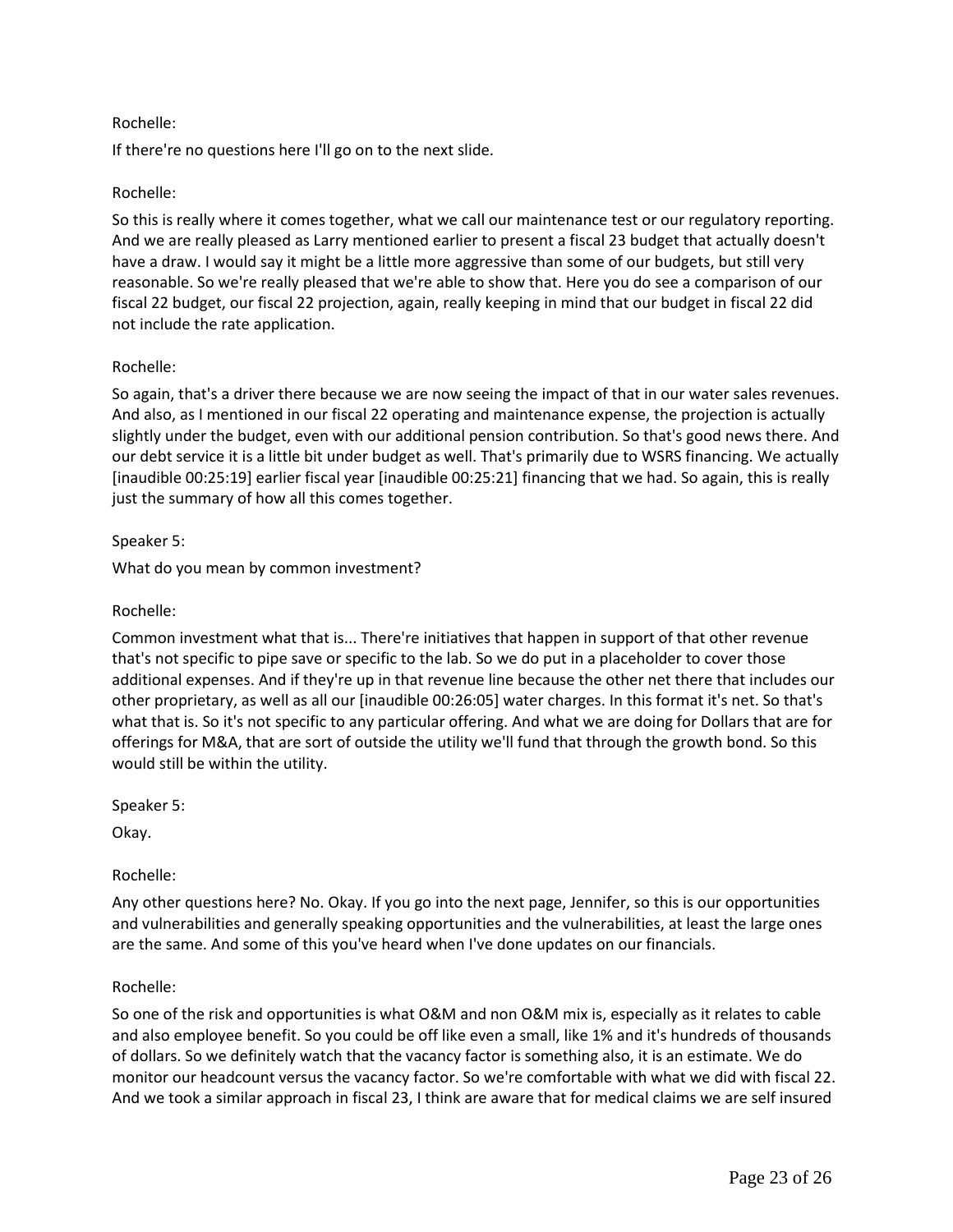and sometimes we do experience higher claims than other years. So there's definitely some risk and opportunities in that. And as I mentioned earlier, may not just have to estimate the level of medical claims we also have to estimate how much is retiree versus active because retiree medical is paid out of our [inaudible 00:28:12] fund. So that's another estimate and we've seen years where it's, higher or lower, and that could also impact our performance as it relates to O&M budget.

### Rochelle:

We are making a number of pricing projections for IT annual fees, for chemicals, for electric service on the distribution side, fuel is and other potential changeable cost category. And for insurance all that we know with the insurance is through actually February 2023, it will go through renewals. Again, at the end of fiscal 23 we do make estimates about that.

# Rochelle:

For maintenance some repair weather comes into play. If there's adverse winter weather in particular, that could impact our maintenance and repair. If it's a really good year that could have a favorable impact. And just other potential savings and vulnerabilities over a wide range of cost categories on the revenue side weather, if its hot and dry, that could be a good thing. If it's cool and wet that could also impact our summer usage because we do see increased usage in the summer. We've also made assumptions on the billing to cash conversion. We are going to watch that closely. We don't yet have a pattern for monthly billing and the business case, we did make an assumption that there would be a small improvement as far as cash collected on our billings. For this budget we actually kept that in our usual assumption, but we are watching that every month and how, what we're going to see is a pattern.

### Rochelle:

Other revenues we talked about some of the things that could lead to higher other revenues in consumption patterns. So consumption patterns, we alluded to that a little bit earlier. I think we really don't know quite yet, what sort of that back to normal consumption is going to be, we might be high or we might be low. I think in fiscal 22, our assumption was we were probably more too low because we're seeing the consumption higher than our budget. So we're doing sort of the best we can to make our assumption about what we think that ongoing consumption patterns may be. So those are really not all the opportunities and vulnerabilities but these are some of the larger ones. Any questions on that? Okay.

### Rochelle:

Can you go to the summary. So fiscal 22 will be the 12th consecutive year without a RSF draw. So we're proud of that.

### Rochelle:

And we're as... as I just mentioned forecasting [inaudible 00:31:25] fiscal 23 from a budget perspective, as Larry mentioned earlier, we are balancing fund contributions. We have the construction funds that can help fund the increasing capital program the more we put in the construction fund, it's going to leverage, reduce our leverage, but we are also trying to balance the growth fund and what we put into the growth fund because in the long run we use the growth fund for new initiatives and acquisitions. That's going to actually help the business and go back into the construction fund. We also do look at the balance in the general fund and whether that should increase or maybe again like we did a fiscal 21 at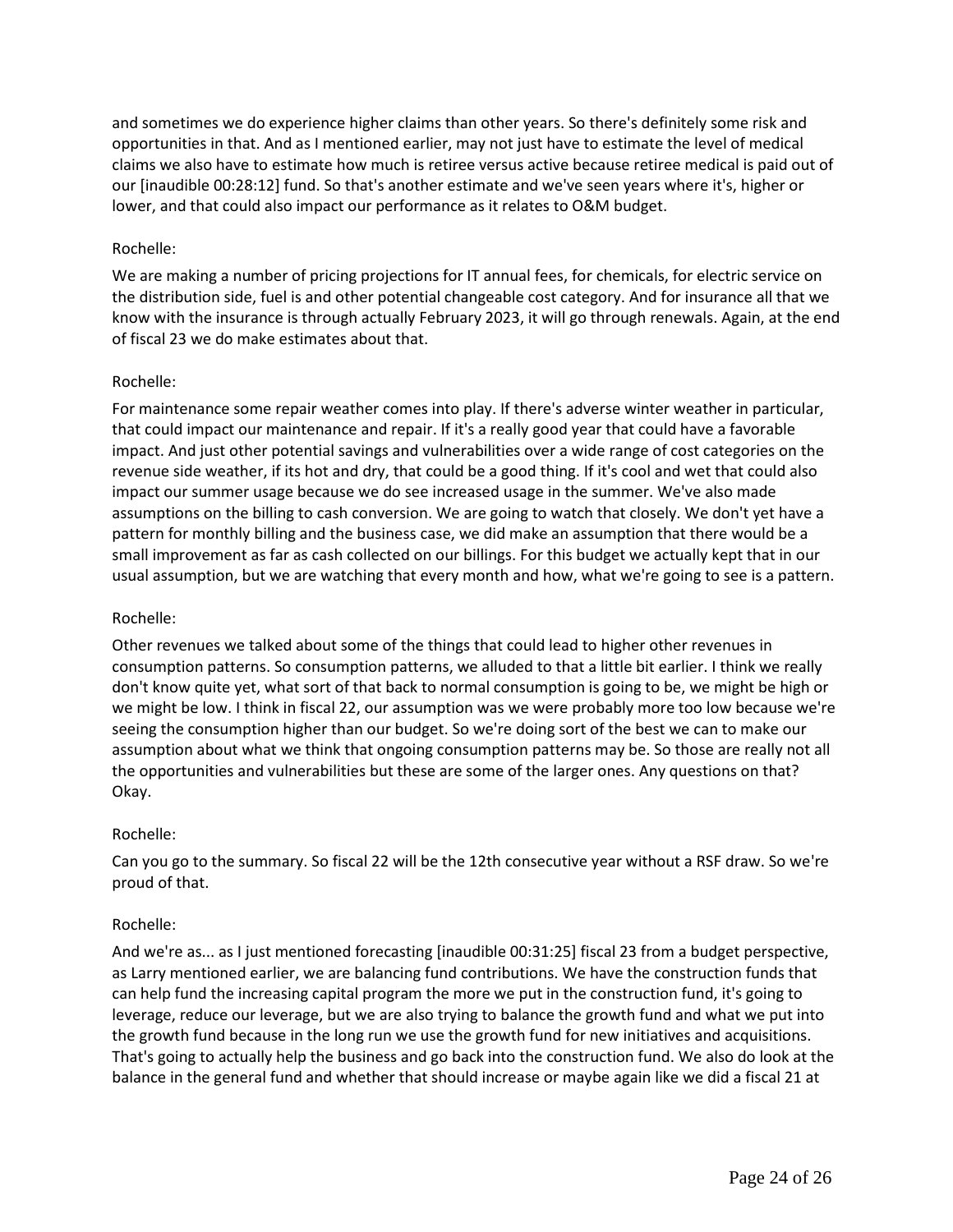the end of the year, we actually moved money out of the general fund that we had put in to give flexibility during COVID.

### Rochelle:

And we moved it into construction fund to help mitigate the rate increase and pension plan contribution. So these are all things that we have to think about and make recommendations on what we think is the proven disposition of our year end funds that we have.

#### Rochelle:

We do look at cash collections as a multifaceted approach, recruiting cost management, including expenditures, consistent with revenue projections. We want to make sure that is throughout the organization. So if revenues are higher than expected we might accelerate not just the capital, but also O&M dollars. And if revenue is lower than expected, we're going to have to cut back on our expenses. We do monitor pilot [inaudible 00:33:16] really watches all the assessments as they come in and if we don't feel they're appropriate we'll take appropriate action.

#### Rochelle:

As we mentioned, we're pursuing alternative finance financing, DWSRF, we're doing [inaudible 00:33:32] We do also look at income financing when that makes sense as well as refinancing. Also pursuing grant opportunities. As we mentioned in particular related to our capital projects and continuing executed against our strategic plan.

Rochelle:

Any questions?

Rochelle: [crosstalk 00:34:05]

Speaker 5:

Great job.

Mark:

A lot of work, my gosh.

### Stephen:

I'm sure if there are upon reflection, other questions, we can get them addressed at the next authority meeting. I want to thank management for a very clear comprehensive presentation as we're addressing our concerns and questions.

#### Stephen:

[crosstalk 00:34:30] Especially with our extended business there.

Stephen: